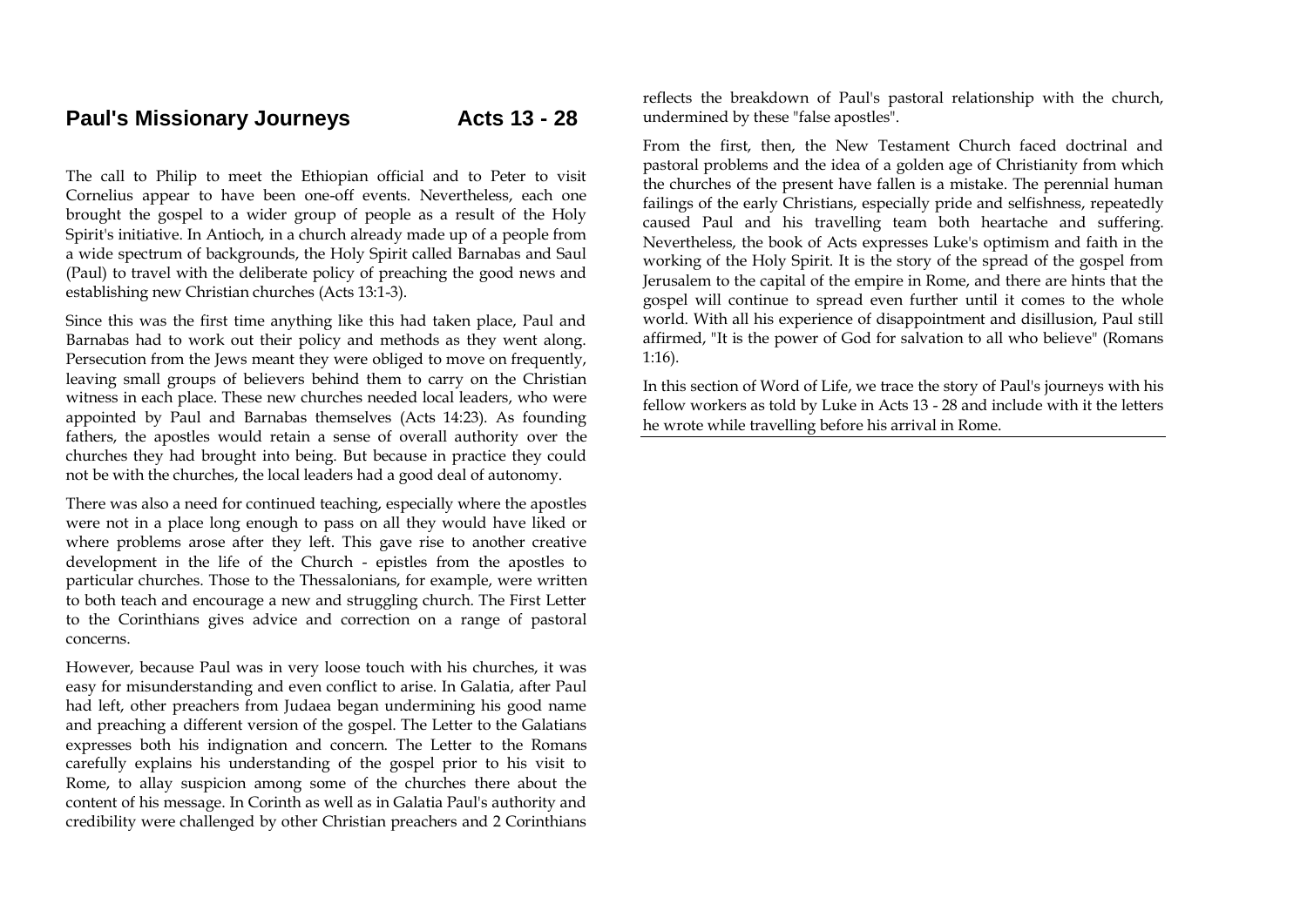# **Day 146. Psalm 31; Acts 13 - 14**

# **The First Missionary Journey**

### **Psalm 31**

The writer thanks God for defending him against his enemies in time of trial.

# **Acts 13 - 14**

The Church in Syrian Antioch included both Jews and Gentiles (11:19-26), and its leadership team of teachers and prophets was drawn from a wide mix of peoples and backgrounds. The discipline of common worship, prayer and fasting enabled them to maintain the unity which the Spirit gives and it was in this setting of discipline and unity that the Holy Spirit was able to speak, presumably through a prophet, the words which set the Church on in its next decisive step forward.

Embarked on deliberate mission for the first time, Paul's strategy was to go to the Jews first (Romans 1:16) since they were the inheritors of the covenant and had first right to the grace of God (Romans 9:4-5). Only when the Jews refused, did he go deliberately to the Gentiles (13:46-47; 28:17,23- 28). Nevertheless, as early as Cyprus Paul and Barnabas found themselves speaking in front of the Roman governor and engaged in a power encounter with the spiritual forces of evil which were behind the sorcerer Elymas. It was the evident spiritual power of the gospel which persuaded Sergius Paulus.

13:16-41 give a summary of Paul's message to the Jews. While Jesus is truly the expected King and Saviour in the line of David, he has confounded popular expectation since he has been rejected by the Jewish leaders, as the prophets predicted. Nevertheless, because of his resurrection he has become an everlasting king, offering forgiveness of sins through faith in his death on the cross, a salvation which achieves more than the Law of Moses.

14:14-17 give a summary of the message Paul and Barnabas preached to the Gentiles: faith in the one Creator God who has revealed himself in Jesus in place of polytheistic worship. This message is substantially repeated in Paul's speech in Athens in 17:22-31.

From Antioch the pattern was repeated: persuasive preaching backed up by demonstrations of power, leading to division between those who embraced the gospel and those who violently opposed it. Opposition and outright persecution were a feature of Christian experience from the beginning. Paul and Barnabas stayed in each town as long as possible, leaving when forced out by persecution and shaking the dust from their feet in protest (13:51; see Matthew 10:14). To stay permanently was impossible nor did the apostles intend to do so. Instead, they appointed elders by the laying on of hands (14:23). Thus, although these elders owed their authority to the apostles, the churches were semi-independent from the start. Before long this led to problems, as Paul had to assert his authority against what he saw as false teaching (Galatians 1:6).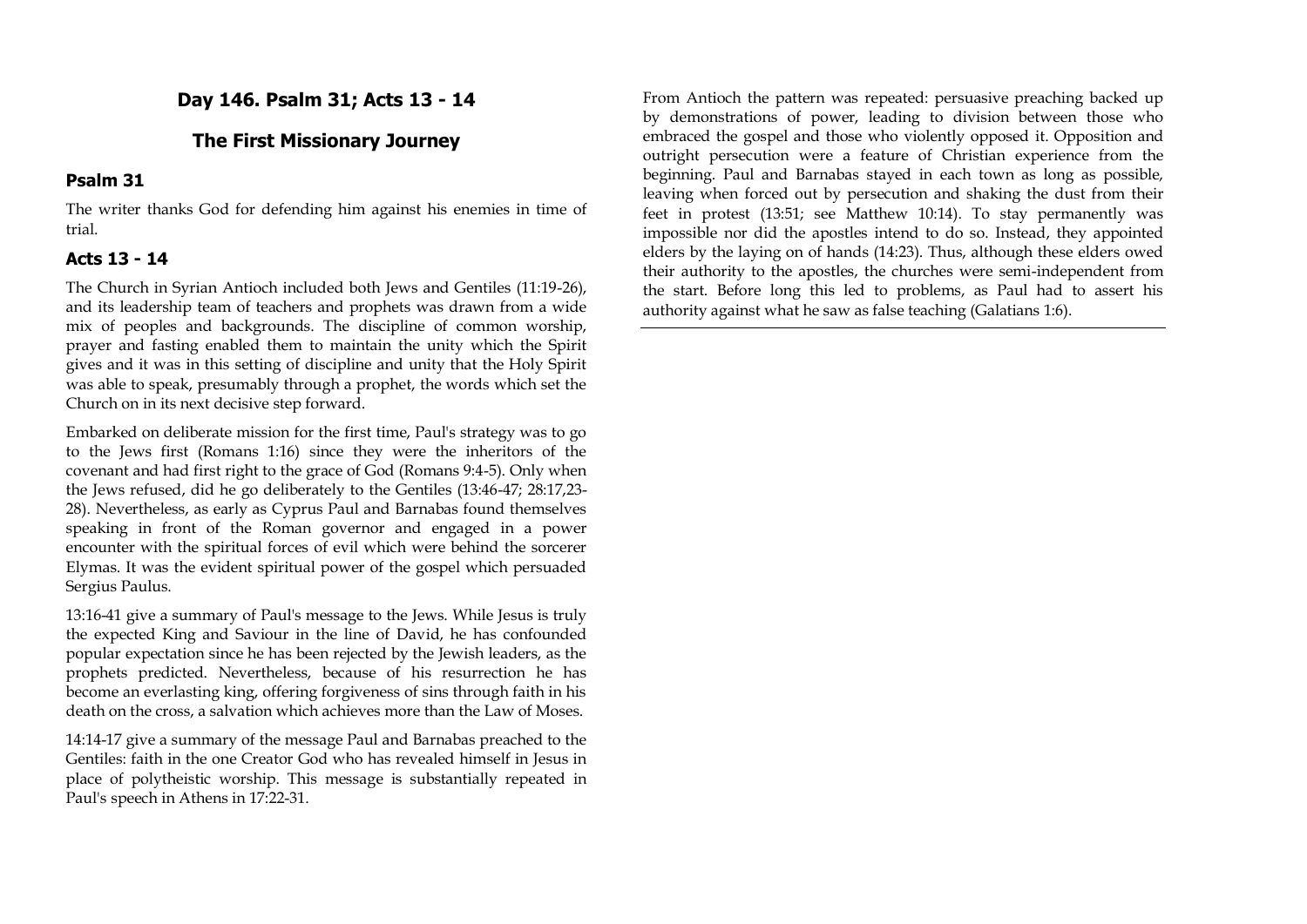# **Day 147. Psalm 140; Acts 15:1-35; Galatians 1 – 2**

### **Paul's Dispute with the Judaisers**

#### **Psalm 140**

A prayer for protection against the wicked.

#### **Acts 15:1-35; Galatians 1 - 2**

When the gospel was first preached in Jerusalem, followers of Christ were in effect a sect of Judaism, worshipping in the Temple until the persecution which broke out after Stephen's death. In the understanding of many in the Jerusalem church, Jesus fulfilled the promises made specifically to the Jewish people. For them, Gentiles could only share in this inheritance by first becoming Jews, which meant submitting to the Law and in particular accepting circumcision. But in Antioch, the church of which Barnabas and Paul were leaders included both Jews and Gentiles and there, if not before, Paul and perhaps his fellow leaders worked out a theology in which both Jews and Gentiles were saved in the same way and had the same access to God through Jesus Christ.

The fact that Paul welcomed Gentiles into the Church without requiring them to submit to the Law caused a dispute between Jerusalem and the Gentile churches which continued throughout Paul's ministry. The letter to Romans is almost entirely taken up with it. Although Paul's theology was clear and uncompromising, in practice he did his best to maintain the unity between believers who held the two positions, urging acceptance of the decrees of the Council of Jerusalem on those who were sceptical of the necessity for them (1 Corinthians 8 - 10; Romans 14), reminding Gentiles of the Jewish roots of their faith (Romans 9 - 11) and taking a leading part in a collection from the Gentile churches for the poor in Jerusalem (2 Corinthians 8 - 9).

The letter to the Galatian churches deals with the same issue as the Council at Jerusalem of Acts 15, but the relation between the two is uncertain. Is Galatians 2:1-10 Paul's personal view of the Council (in which case he set little store by its decrees, since he specifically omits to mention them in 2:10)? Or is it an account of a meeting with the apostles at the time of the visit in Acts 11? If the latter, then Galatians would have been written before

the Council and Peter's visit to Antioch of Galatians 2:11-13 coincides with Acts 15:1-2 as one of the events which sparked off the controversy.

In the letter, Paul insists on his independence from the Jerusalem church. He is not just another delegate from there, on a level with those who had introduced the Judaising teaching, nor is he bound to their interpretation of the gospel. His teaching was received by revelation (1:12) and only subsequently checked with the apostles (2:2,9). In 2:15-end he moves from his answer to Peter to the doctrine of justification by faith which he develops at greater length in Romans 1 - 8. Because of the Law, we all deserve death. The only way to escape the condemnation of the Law is to die. But this is what we have done, through the death of Christ on the cross. We are set free from the demands of the Law and given new life through the resurrection of Christ. Whereas no one could achieve righteousness by keeping the Law, God now offers the power to live a righteous life as a free gift to be received by faith by both Jews and Gentiles.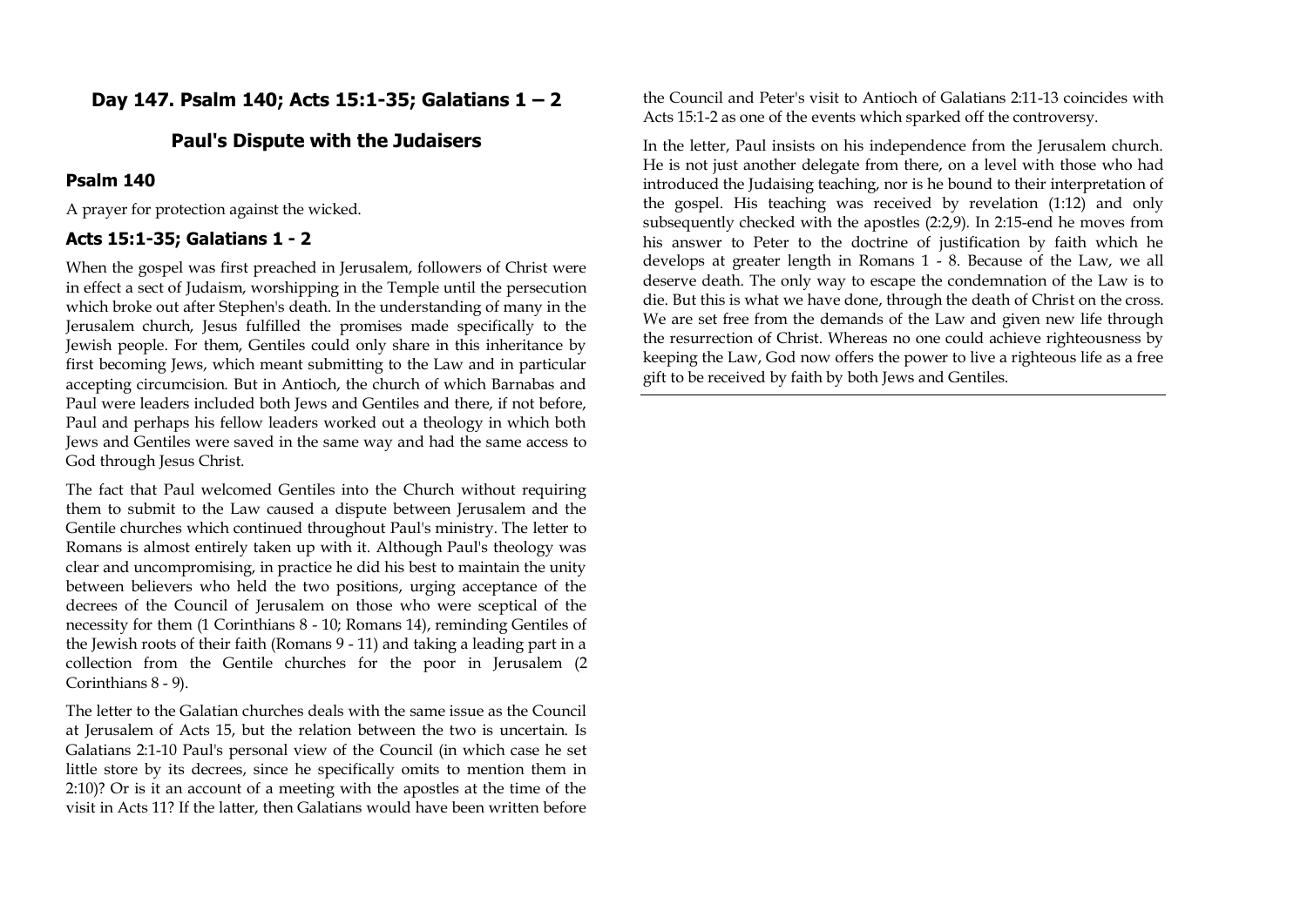# **Day 148. Psalm 141; Galatians 3 - 6**

# **The Spirit, not the Law**

# **Psalm 141**

The writer prays for God's help to avoid falling into wrongdoing.

# **Galatians 3 - 6**

The "Judaisers" insisted that Gentile converts could not become fully members of the Church without submitting to the Jewish Law. In particular, this would have meant that the men would have had to be circumcised, taking the sign of the covenant between God and his people. Paul vehemently opposed this, not simply on pastoral grounds (this would be too much to expect from Gentile converts) but on theological grounds. He argued firstly that Christ's death on the cross saves us *from* the Law. The Law has a power of its own which leads people into legalism, which he sees as bondage to "elemental" spirits, the spiritual forces behind both Greek and Jewish culture (4:3,8). Secondly, he argued that our rule of conduct is to be the new life God gives us through his Holy Spirit, not the old way of the Law.

In chapters 3 and 4, Paul sets out a series of arguments to show that faith in Christ both fulfils and supersedes the Law. A feature of Paul's style is that the arguments are given very briefly. He misses out the steps he would expect the readers to make for themselves. We may also feel that in places he takes liberties with the plain sense of Scripture, but this was a feature of rabbinical argument and would have been quite acceptable to his opponents.

- In 3:1-5 he argues from the Galatians' own experience. They have seen the signs of God's kingdom in the gift of the Spirit and works of power and know that these came when they put their faith in Christ, not when they decided to obey the Law.
- Then he turns to the Law itself. Abraham was justified because he believed, not because he kept the Law (3:6-9).
- The Law puts us under a curse, because we cannot keep it, but Christ redeems us from that curse (3:10-14).
- God's promises to Abraham were made some 450 years before the Law was given and were to be fulfilled not through Israel but through Christ (3:15-18).
- What then is the place of the Law (3:19)? Paul says it is like a tutor, someone put in charge of a child as he grows up with authority to punish him if he does wrong (3:24). The Law teaches us that we are sinners and cannot ever hope to satisfy God by our own efforts. It shows us that we need the justification which Christ gives.
- If the Law is a tutor, then we are little better than slaves, until we come into our inheritance and are set free from the Law's tutelage. Through the coming of Christ, we are set free from slavery, adopted as children and receive the gift of the Holy Spirit (4:4-7). The conditions for acceptance by God are thus *the same* for both Jew and Gentile (3:27-29). The Holy Spirit makes the privilege of forgiveness and adoption real in our experience (4:6).
- If the Law is not to be the Christian's rule of conduct then what is? In a final argument, Paul uses Sarah and Hagar and their children as an allegory, the one born through human effort, the other the result of promise; and it is the child of promise who comes into the inheritance (4:21-end).

We are not slaves, but free (5:1), but there is a difference between liberty and licence (5:13). In fact, there is still a law, the law of love, the one written on our hearts by the Holy Spirit. What the Spirit does is to give us a new nature, so that instead of doing by nature the things which the Law opposes, we produce the kind of qualities which automatically fulfil the Law (5:19-23).

The Law, which is given to oppose the sinful nature, does not oppose the Spirit (5:23), so although the two are in harmony it is the indwelling Spirit who is our rule of conduct, rather than the Law. In fact, Paul hints, the presence of sin among the Galatian churches shows that their desire to be under the Law is not working; they had better put themselves under the Spirit (5:15,25-26; 6:7-10).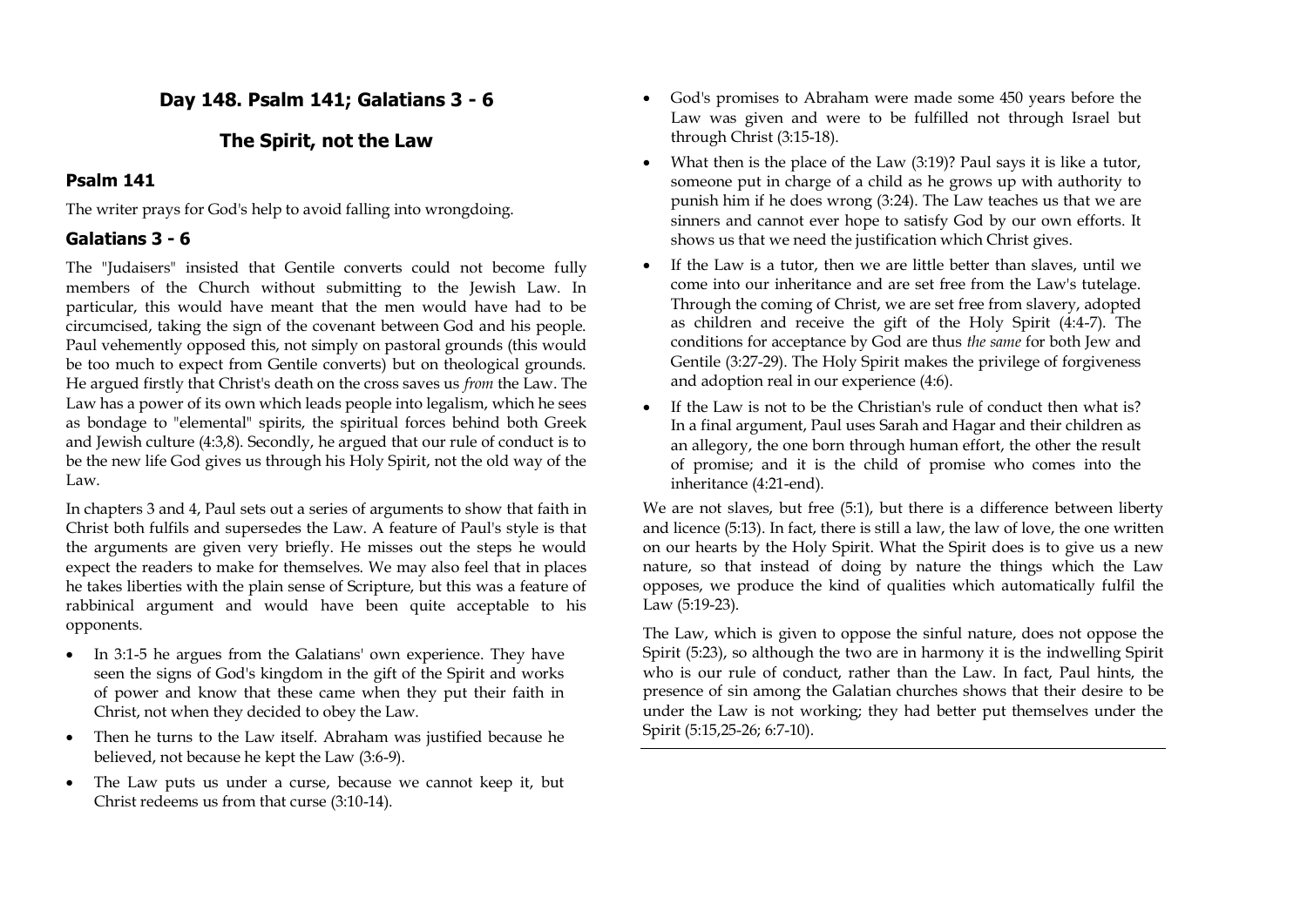# **Day 149. Psalm 142; Acts 15:36 - 18:4**

# **The Gospel in Europe**

### **Psalm 142**

A prayer for rescue from the prison of persecution.

### **Acts 15:36 - 18:4**

The second missionary journey from Antioch began quite differently from the first. This time instead of the Holy Spirit's direct leading (13:2), the initial idea sprang from Paul's desire to revisit the churches (15:36). Instead of the unity of purpose with which the first journey began (13:3) the second began with a row between the two principal leaders, Paul and Barnabas (15:37-39). Despite the argument, Barnabas played his part by visiting his home island of Cyprus while Paul went to the churches in Galatia.

In the wake of the Council of Jerusalem, Paul was anxious to preserve unity. He would not have considered either Timothy's circumcision or the decrees of the Council as necessary for faith. The reason for them in his eyes was to prevent a damaging split between the Jewish and Gentile churches (see 1 Corinthians 9:16-23; in 1 Corinthians 8 - 10 Paul does his best to commend abstention from meat sacrificed to idols without conceding that it is a necessary part of faith).

After the controversy which gave rise to Galatians, Luke portrays the churches of Galatia as once more at peace and in fellowship with Paul (16:4- 5). From Galatia, Paul and Silas were breaking new ground and again the Holy Spirit supplied direct guidance (16:6-10). Although they were prevented from going north into the province of Asia and had to cross instead to the continent of Europe, in Philippi the first person to respond to the gospel was a trader from Thyatira in Asia (16:14). Perhaps Lydia, like Priscilla and Aquila (18:2-3,18-19), played a part in preparing the ground for Paul's later visit to Asia.

16:10 begins one of the "we passages" of Acts, which implies that Luke was present. He joined the apostles at Troas, crossed with them to Philippi and appears to have stayed with the Philippian church after Paul left. In Gentile country the gospel began to spread, at least partly, through the conversion of whole households (16:15,31-34; 1 Corinthians 1:16; see also John 4:53

where a Gentile household is converted; John includes this detail as a reference to the later Gentile mission).

As in Cyprus (13:6-12), the arrival of Christian faith precipitated a clash with officially tolerated occult activity. In Palestine during the time of Jesus the spirits were seen to be evil but in pagan territory, as in Britain today, occult activity was tolerated and confronting it led Paul and Silas into difficulty. Philippi was a Roman colony and the leading city of the area (16:12); it was important for their further progress that Paul and Silas publicly refuted the racist attack that they had suffered (16:20-21) and establish their credentials as Roman citizens (16:35-37).

Paul's mission was to both Jews and Gentiles (18:4). His usual method was to go to the synagogue first (17:1-2; 18:4). Usually, the Jews were sympathetic, but their stumbling-block was Paul's willingness to welcome Gentiles on the same terms as themselves (17:4-5). The scare tactics of the Thessalonian Jews, based on condemning Jesus as a rival king to the emperor, suggest an official line of some sort (17:7; Luke 23:1-2).

In Athens, as in Iconium (14:15-17), Paul preached to a Gentile audience (17:22-31), emphasising the essentially Jewish message of one loving God over against the idols of Greek and Roman polytheism. His message, echoing Hosea and other Old Testament prophets, was that this God is a gracious provider who needs nothing himself and is to be worshipped purely out of gratitude rather than a desire to appease. To this he added the urgency of decision characteristic of the preaching of Jesus himself.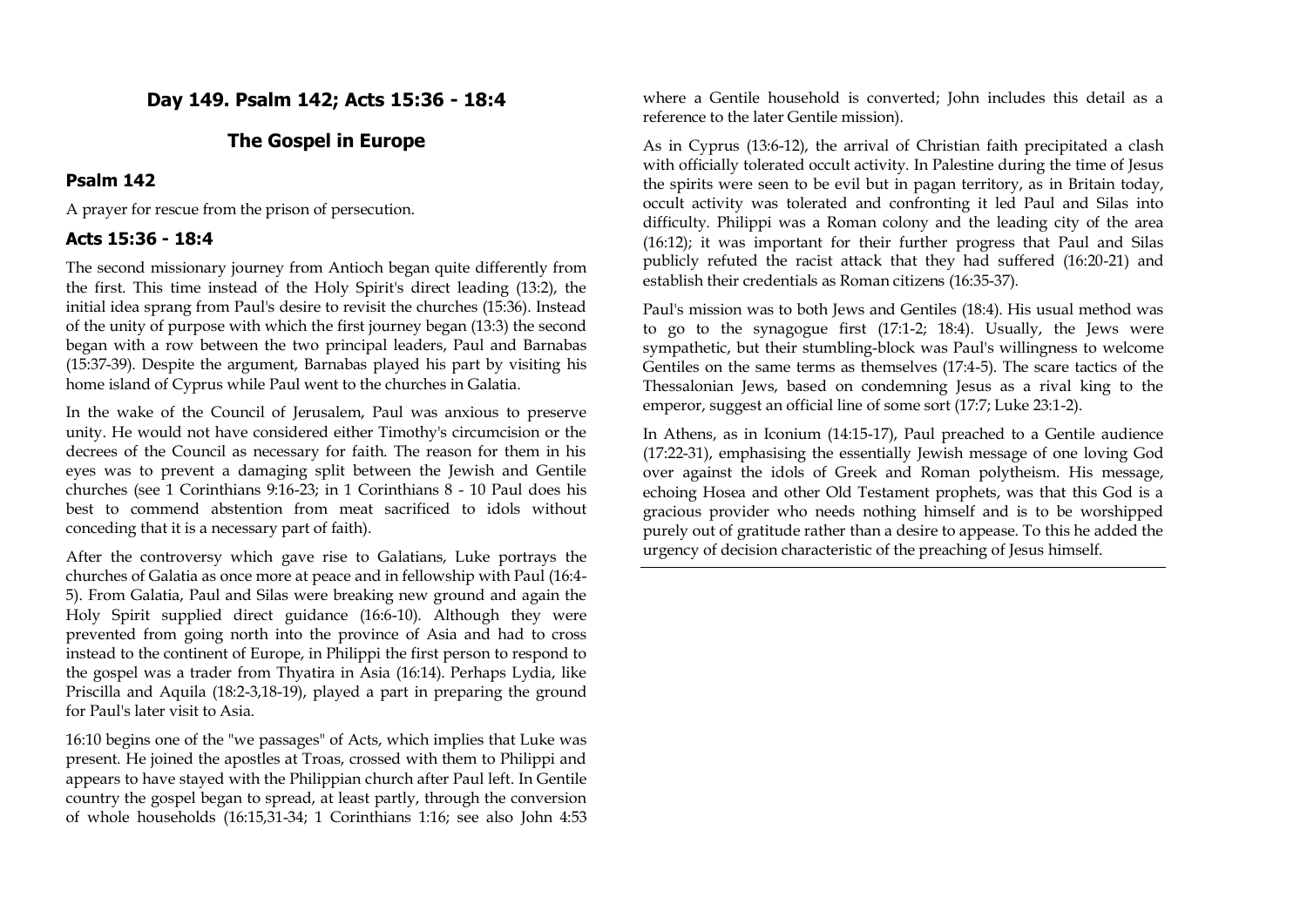# **Day 150. Psalm 23; 1 Thessalonians**

### **The Young Church**

#### **Psalm 23**

The Lord, the secure protector.

### **1 Thessalonians**

We know from Acts 17:5-9 that the church in Thessalonica experienced persecution from local people almost as soon as it began and that Paul had to leave very soon after its foundation because of the hostility of the Jews there. This letter was written soon after Paul's first visit. He writes to encourage the young church to continue faithful in the face of persecution. He tells them he is praying for them (1:2), recalls the joy of their early days (1:3-6), and tells them how their faith became an example to other churches (1:7-end). In 1:3, faith, hope and love are mentioned together, a connection characteristic of Paul (Romans 5:1-5; 1 Corinthians 13:13; Colossians 1:4-5).

One of the problems of Paul's continual journeying was that having introduced people to Christ, founded churches and developed a pastoral relationship with him, they did not want him to go. This relationship would be all the more powerful and important to them because the church was drawn together by a new quality of love for one another. They became like close family, calling each other "brother" and "sister" (1:4; 2:1,17; 3:12; 4:1,9-10,13; 5:1,12,26). His lengthy absence left Paul open to the charge that he did not really care for them. Much of this letter is written to rebut this and other charges which were evidently being made by his enemies in Thessalonica. He wants the church to know that he is praying for them (1:2), he reminds them of the character he and his fellow-workers displayed (1:5b-6a; 2:1-5) and the care they demonstrated when they were with them (2:6-12) and he assures them of his desire to visit again, of which Timothy's visit is the evidence (2:17-3:11).

But above all, Paul's concern is for the integrity of their faith. He reminds them of the power of the gospel (1:5); it is not his message but God's, and they believe it not because of him but because of the power of the Holy Spirit evident in their lives (2:13). In suffering persecution, he assures the Thessalonians that they are in fact following in the footsteps of their brother Christians in other parts of the world (2:14-16).

One problem which troubled the church was the fate of those who died before the Lord's return. The expectation that the "day of the Lord" would come soon was clearly part of the message which Paul preached on his visit (1:10). Did this mean that those who died before the event would miss out on the promise of participating in the new creation? Paul writes to assure the church that this is not the case, setting out in the process a doctrine of a general resurrection (4:13-end). The dead in Christ are "asleep" (4:15) until woken by the trumpet and the archangel's shout (4:16), and they will in fact be the first to rise. So how should Christians live if the Lord's return threatens to cut short their earthly pursuits at any moment? Here Paul clearly bases his teaching on that of Jesus, even echoing his words (5:2; Matthew 24:42-44). To be awake and ready, Christians should be living the kind of lives appropriate to Jesus' followers, and he gives some concrete instructions in 4:1-12 and 5:12-22.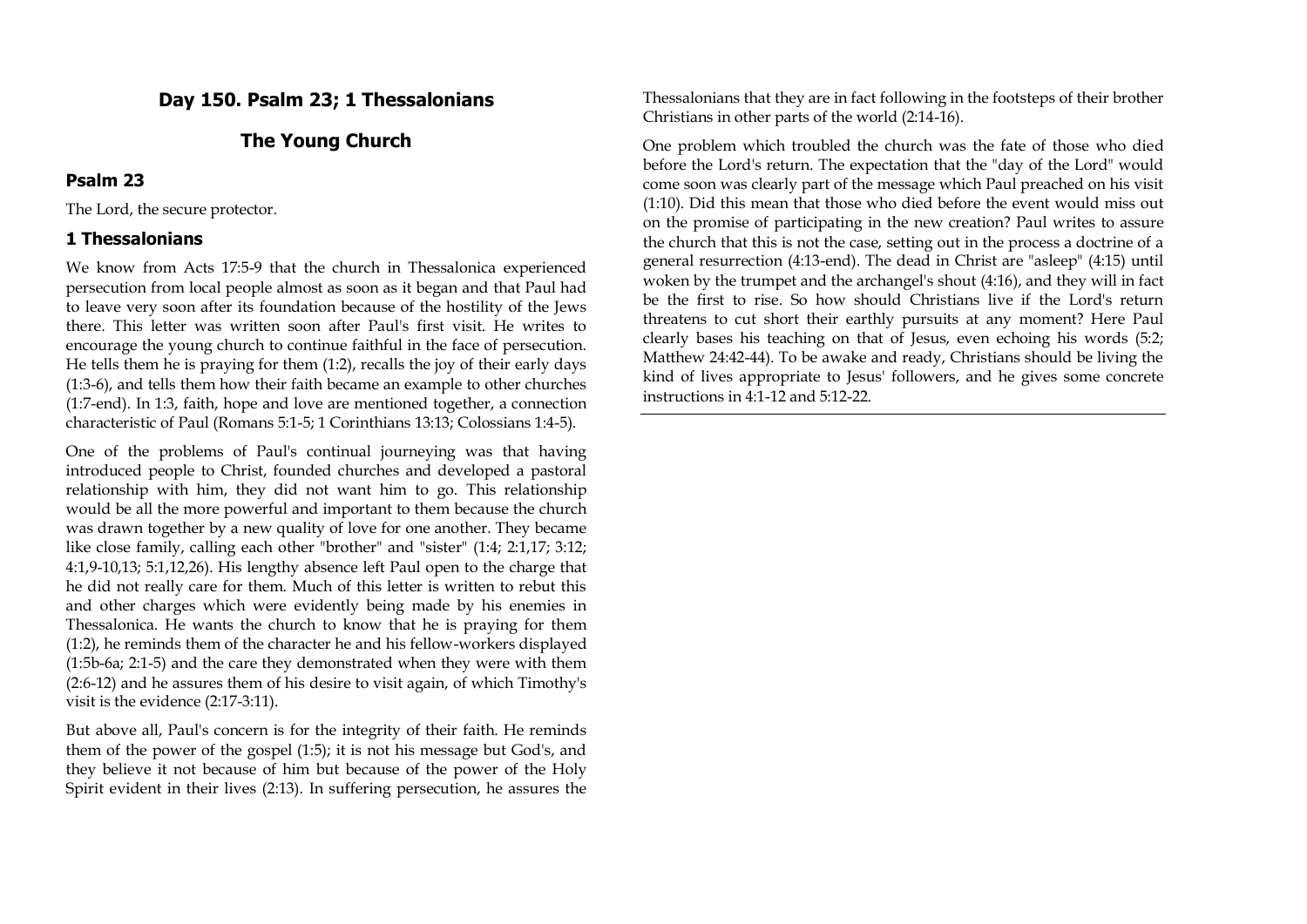# **Day 151. Psalm 28; 2 Thessalonians; Acts 18:5-end**

### **The Coming of Christ**

#### **Psalm 28**

A prayer for deliverance from judgement.

### **2 Thessalonians**

This letter was probably written shortly after the first to deal with two problems already alluded to in 1 Thessalonians: anxiety about the end times and the problem of idleness (1 Thessalonians 5:1-2,14; 2 Thessalonians 3:6-15). This time Paul makes no mention of a second visit, but his knowledge of the situation in the church implies that he was able to keep in touch with them. The church is still suffering persecution, and still hoping for the Day of the Lord to come soon.

Both here and in the first letter, Paul encourages the church by assuring them that they are God's chosen, so that despite their present persecution their eventual salvation is secure. Peter does the same in 1 Peter 1:3-7. The evidence of God's choice includes the way they received the gospel at the beginning (1 Thessalonians 1:4-5) and their present faithfulness in persecution (2 Thessalonians 1:5-10). Those who persecute them also vindicate God's choice by refusing to accept the good news and hardening their hearts at it. The doctrine of election implied here does not make human decision redundant: the Thessalonians must still remain faithful by their own decision aided by the power of the Holy Spirit.

When Christ appears, he will put right the wrongs suffered by his persecuted people (1:6-9). The word translated "coming" in 2:1 is the Greek "parousia" which literally means "appearance". In Judaism, it was used for the final ingathering of God's people, the expected return of the Jews of the Dispersion to Israel. That something like this is in Paul's mind seems clear from the rest of the verse, but the gathering is not to Israel but to Jesus himself.

Paul is aware of a battle being played out in the spiritual realm with consequences on earth. His dream in Corinth and the subsequent failure of the case against him (Acts 18:9-17) may have been happening about the time this letter was written, making him aware of a special divine

protection. The "mystery of lawlessness", the rebellion of spiritual powers against God, is always at work in the world, but never outside God's control. When it is eventually fully revealed, it will be to be finally defeated (2:7-8). The book of Revelation sets out the same scenario in vivid detail. The fate of those who persecute the church will be all the worse because they are aligning themselves with this spiritual rebellion and believing a falsehood (2:9-12).

#### **Acts 18:5-end**

Paul's return to Antioch (18:22-23) brings the second missionary journey to an end, but by now Paul is beginning to spend longer in each place (18:11,18) and less time in Antioch, as the needs of the churches dominate his concern. There is a strong suggestion that Paul was already planning a visit to Ephesus. Priscilla and Aquila made their base their after moving from Corinth and may have helped to nurture the group of believers who encouraged Apollos. Achaia (18:27) was the region of Corinth, and we know from 1 Corinthians that Apollos had a major impact there.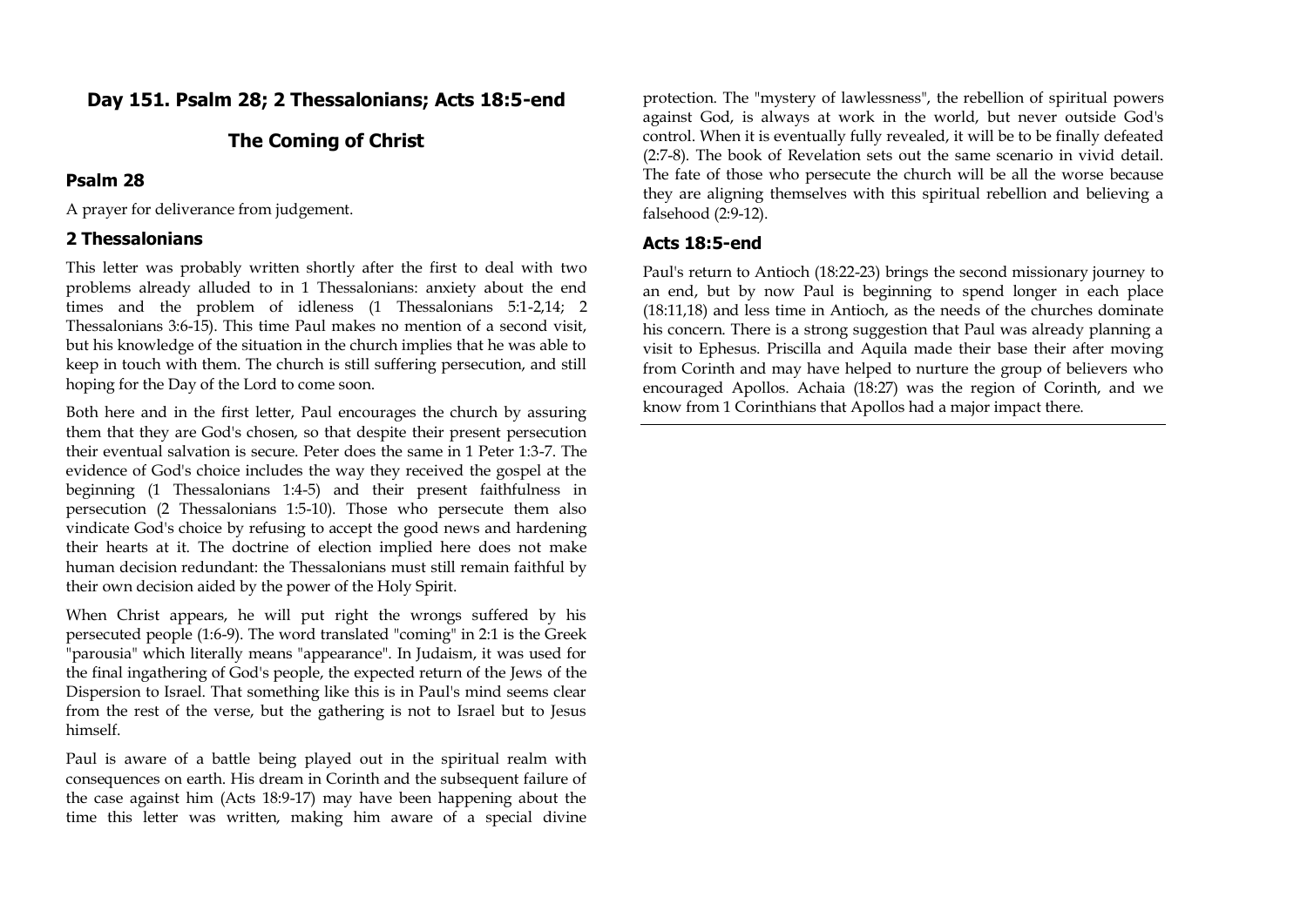# **Day 152. Psalm 133; 1 Corinthians 1 - 4**

# **Foolishness and Factions**

#### **Psalm 133**

A celebration of unity.

#### **1 Corinthians 1 - 4**

Before he takes the church at Corinth to task for a whole catalogue of errors, Paul begins with some words of encouragement. But even here, the things for which he commends the church are not those for which they are responsible, but rather the grace of Jesus, spiritual gifts and the power of God to keep them to the end (1:4-9). The introductory greeting ends with a reminder that they have been called into the "fellowship of Jesus Christ". "Fellowship" translates the Greek word *koinonia*, a friendship group or partnership. The rest of the letter will address the numerous ways in which the Corinthian Christians are ignoring that call and sinning against that fellowship.

However, the main purpose of his letter was to address the numerous problems in the church at Corinth. First of these was disunity. Acts 18:27-28 tells us that Apollos had visited Corinth soon after Paul left. He was a gifted speaker in the Greek tradition of rhetoric, and he seems to have taken the church in Corinth by storm. "Cephas" in 1:12 is the Greek version of Peter. Peter had probably not visited Corinth in person, but evidently some members of the Jerusalem church had done, claiming his authority.

The main comparison, however, is between Paul and Apollos. While Paul pointedly downgrades the importance of wisdom and eloquent speech (1:17; 2:1-5; 3:10-15,18-20), he does not blame Apollos for what has happened but places the blame squarely on the shoulders of the church and their immature attitudes. The signs of the Corinthians' immaturity are that they presume to judge the merits of the various apostles who have come to them; they are impressed by style rather than content (2:1-5); they fail to see any distinction between what is worldly and what is spiritual (2:6-end); and above all they divide into factions which quarrel among themselves (3:3-4). It is not Apollos who is to blame, then, but the church. Apollos has to stand and fall by the value of his own work, and although Paul hints that it may not be as impressive as it seems (3:10-15), he refrains from judging it himself, leaving that to God alone (4:1-5).

From the start of the letter, however, Paul shows the ambivalence which comes out even more clearly in 2 Corinthians. Although he insists that the human messenger is nothing (3:5-9), he is at pains to defend himself and his ministry. If the Corinthian church, which God had brought into being through his preaching, was to take an attitude of superiority towards him, they would become unteachable and cut themselves off from the grace of God. So he points out that when he was with them he could not give them much in the way of spiritual wisdom because they were babes in the faith (3:1-2) He pointedly downplays the value of wise speech and rhetoric, and extols the merits of his own gentle approach (1:18 - 2:5). He tells them that he has a wisdom which they don't because they are still immature (2:6 - 3:5) Finally, he asserts with heavy irony that true maturity does not consist in being satisfied, well-fed and able to choose between a multitude of preachers, but in suffering for the gospel as he and his colleagues have had to do (4:8-13).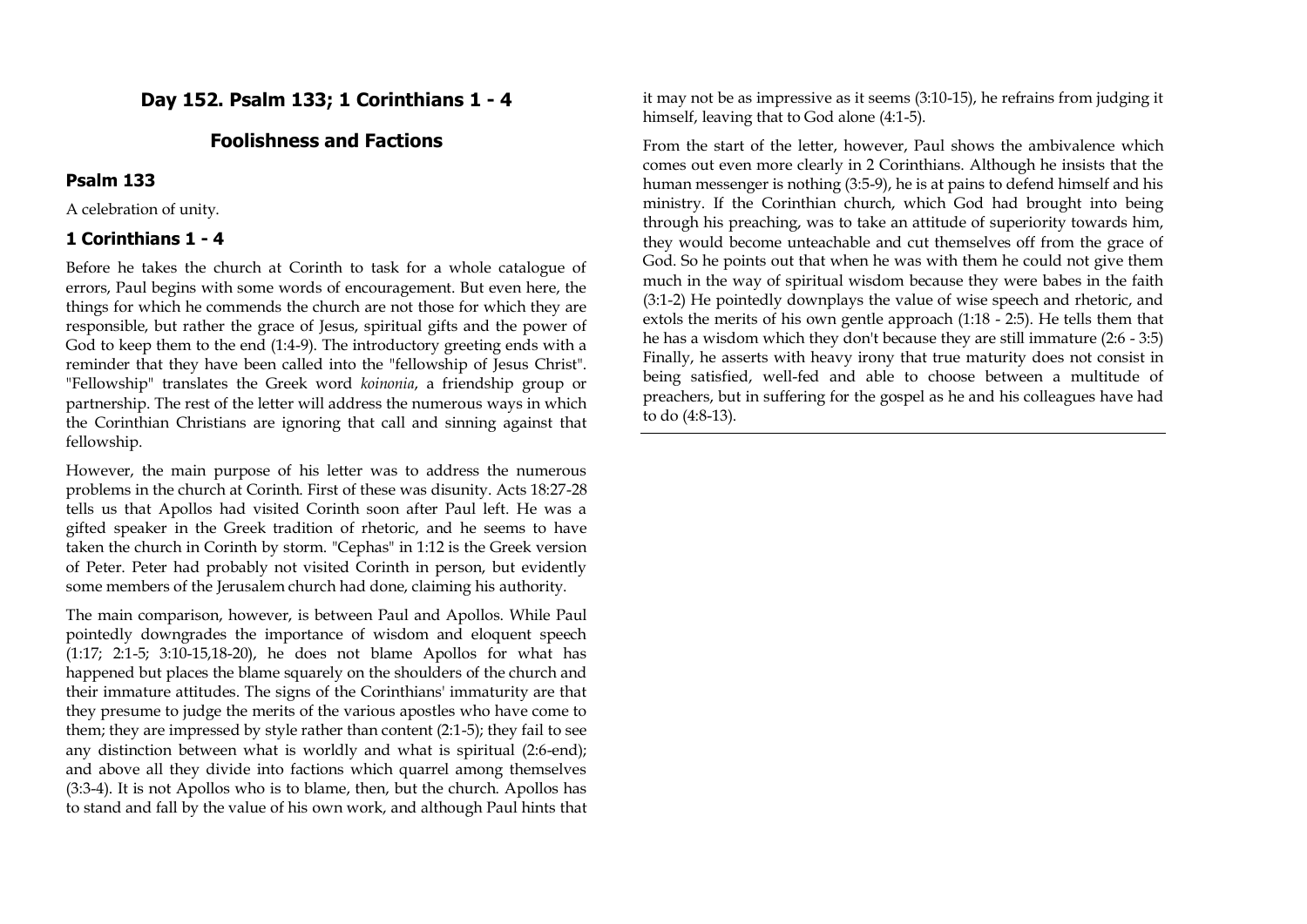# **Day 153. Psalm 109:1-21; 1 Corinthians 5 – 7**

# **"You were bought at a price"**

### **Psalm 109:1-21**

The psalmist complains to God about his enemies, who attack him vehemently without cause. The passage in verses 6-19 is the most virulent and sustained of all the cursings in the psalms. However, it is possible to understand these words as the words of the enemies, as N.R.S.V. translates.

# **1 Corinthians 5 – 7**

There are two important features of the background to this letter which modern Christians may find difficult to grasp. One is the importance of the "fellowship". The members of these early churches were expected to live in accountable community with one another, something which the innate individualism of our society makes it difficult for us to comprehend. Secondly, the transition from paganism to Christianity was not proving an easy one. The idolatry and loose sexual morality of their society made it difficult for the Corinthians to adapt to the demands of Christian faith, just as the consumerism and sexualisation of our society make it difficult for us.

# **1 Corinthians 5**

A member of the church is persisting in flagrant sexual sin and Paul sees this as a situation in which the church needs to take action. It is not the sexual nature of the sin which merits special treatment - in the previous chapters Paul has been castigating the church for their pride and in 5:11 he adds greed, idolatry, slander, drunkenness and swindling - but the fact that it is flagrant and deliberate. The church is to hold a meeting at which the offending person is to be excluded from the fellowship. This is what he means by handing the person over to Satan (5:5). By being put out of the church he is being returned to the kingdom of darkness, but in order to bring him to repentance once again. The second reason for such a measure is concern for the purity of the church. "A little yeast works through the whole batch of dough" (5:6). In other words, unless flagrant sin is decisively dealt with, it will spread as others begin to think such things permissible. Failure to deal with one instance makes it impossible to deal with subsequent situations.

### **1 Corinthians 6:1-11**

Again Paul reasserts the corporate nature of the church against the individualism of those willing to take other Christians to court. By doing so they not only bring the church into disrepute, they ignore Christ's own teaching about turning the other cheek (6:7; Matthew 5:39-42), and are failing to live in the new reality of God's kingdom in which they themselves will be called upon to judge the world.

### **1 Corinthians 6:12-end**

The background to this section is a particular kind of teaching which held that anything to do with the body was sinful while the spirit was good. For those who followed this teaching, it meant nothing done with the body mattered at all. One could eat anything, have sex with anyone and indulge any appetite, since salvation was a thing purely of the spirit. The quotations in 6:12 and 13 may be from Paul himself in a previous letter or from the Corinthians in one of theirs to him. By taking them out of context it was possible to make this teaching seem compatible with Christianity. But Paul asserts that bodily behaviour is far from unimportant. The bodily resurrection of Jesus shows how important bodies are (6:14). They belong to Christ, bought at the price of his own body on the cross. Far from being unimportant, sexual behaviour is perhaps the most important, because it means sinning against our own bodies (6:19-20).

# **1 Corinthians 7**

From his own experience, Paul was convinced that it was better to be unmarried. He believed that the world was soon to come to an end, and as it did the crisis of judgement would be unleashed (7:26,29,31). In such a time of crisis, as in a war, a person may be better off unencumbered with family ties. On the other hand, Corinthian society, like our own, was corrupt and licentious. It was hard for someone to remain celibate. So for those who found it hard, marriage was the better option (7:1-9,36-38), providing of course that husband and wife remain faithful to one another. Divorce is permitted only if an unbelieving partner wishes it (7:12-16) and remarriage after divorce is forbidden (7:10-11).

In order to draw conclusions from this chapter for today, we have to decide how much of it applies to the special circumstances of first century Corinth and how much is universally applicable.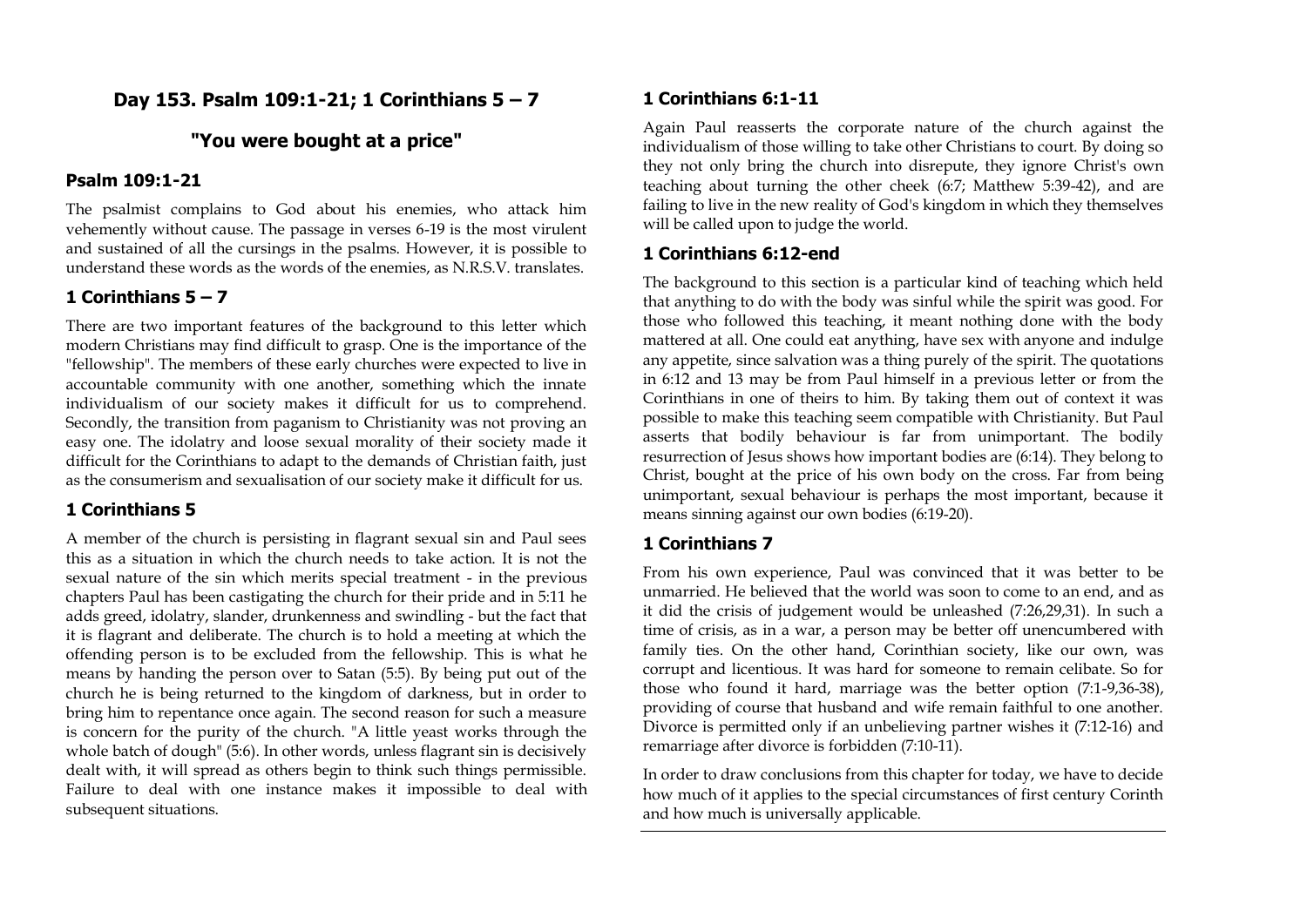# **Day 154. Psalm 109:22-end; 1 Corinthians 8:1 - 11:1**

### **Liberty and Responsibility**

### **Psalm 109:22-end**

The psalmists asks God to turn the taunts of his enemies back on themselves. In Corinth, Paul faced unjust accusations behind his back, which turned the hearts of the church away from him. His response was both to rebuke the church for their disloyalty and immaturity and to plead for their understanding.

#### **1 Corinthians 8:1 - 11:1**

According to Luke, Paul had passed on the decisions of the Jerusalem Council to the churches in Galatia and commended them (Acts 16:4), but this letter makes it plain that at Corinth they had not been a major factor in his preaching. In seeking to persuade the Corinthians to abstain from meat and keep clear of idols, he makes no mention of the decrees. He allows the church their point about liberty of conscience, and concedes that eating meat is not wrong; even taking part in idol worship is not necessarily wrong but unwise. How far he was adapting his arguments to what the church was able to hear it is difficult to judge. But clearly he sees the main danger to the church as an unloving pride and self-confident complacency, just as in the earlier and later chapters of this letter. As in chapters 6 and 7 the quotations may be from a letter of the Corinthians or from Paul himself.

The main thrust of his argument is to argue the case for love rather than "knowledge", by which the Corinthians meant perfect liberty of conscience (8:1-3, 10:23-24). Eating certain foods may not matter one way or the other: what does matter is another Christian's conscience. This means that love establishes a definite rule which takes precedence over liberty of conscience: those who do not mind about an issue should give way to those who do (8:4-end). In support of this rule, Paul argues vigorously that he himself has been following it, to the benefit of the Corinthians. He has to labour the point that he is entitled to call on their financial support if necessary, since they might be unwilling to concede it (9:1-14). In fact, while in Corinth he worked as a tentmaker (Acts 18:1-3). Not only did he not make use of his liberty to ask for financial support, but he sacrificed his

liberty to live as he pleased for the sake of winning more people to Christ (9:19-23).

Why should the Corinthians follow his example, since they have perfect liberty to choose? Because not doing so would also mean avoiding a proper Christian discipline. This in turn might put their whole Christian life in danger (9:24-27). The example of Israel in the wilderness is particularly apt for the Corinthians; they themselves are in danger from idolatry, sexual immorality, grumbling and testing God. Those who judge themselves strong enough to indulge their liberty of conscience need to beware of falling into temptation just as the Israelites did (10:1-13). Finally, although Paul concedes that an idol has no reality and that they worship the only God (8:4-6), idol worship has both a social and a spiritual reality. Not only is it easy to be drawn in by friends, but the spiritual realities behind such worship are dangerous and are to be avoided. It is foolishness to think that involvement in such practices has no effect (10:14-22).

To sum up, liberty of conscience must be governed by the law of love. Like Paul, those who think themselves mature should be thinking not about their own good but the good of the many (10:23 - 11:1).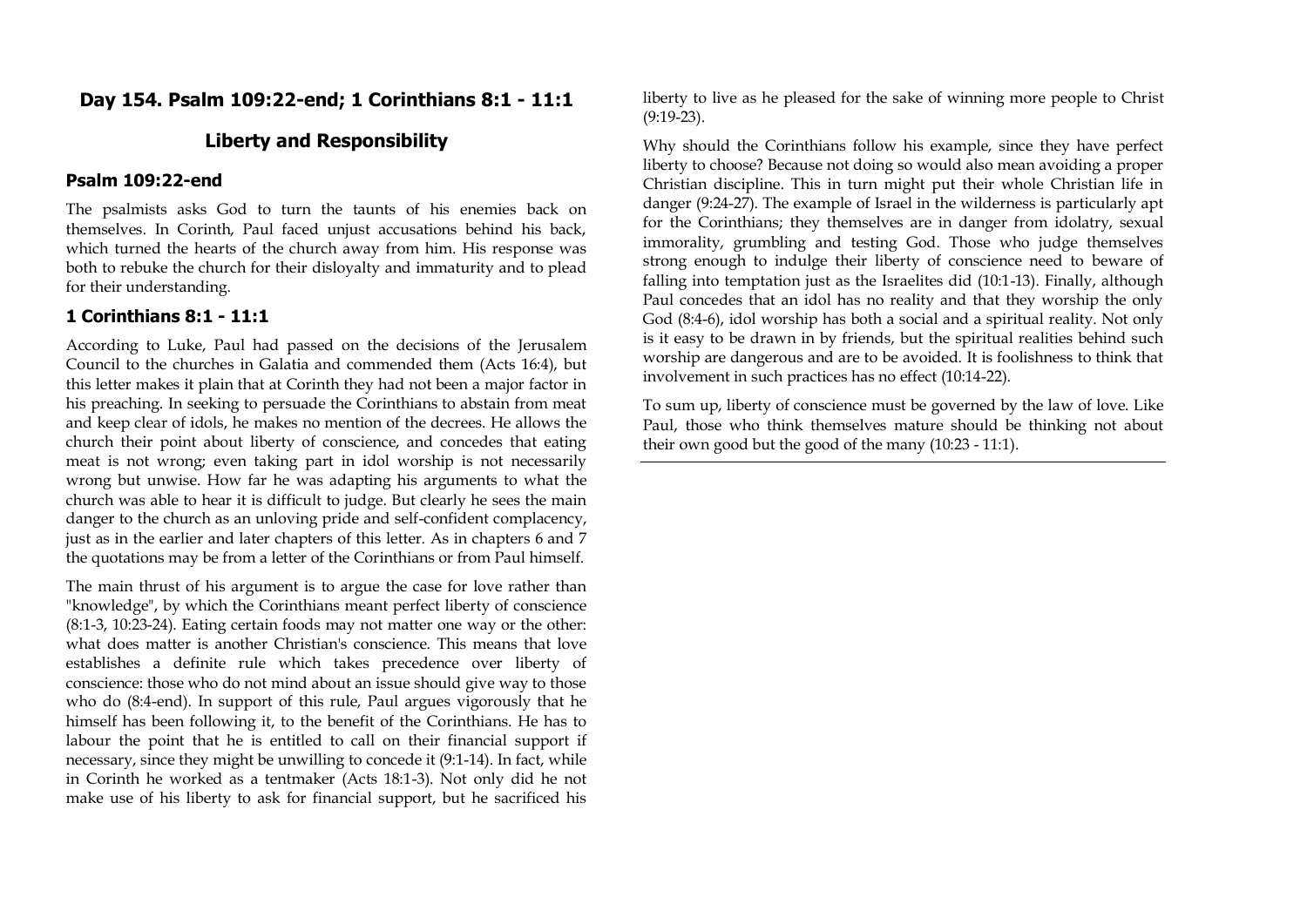# **Day 155. Psalm 150; 1 Corinthians 11:2 - 12:end**

### **Worship in the Body of Christ**

#### **Psalm 150**

A call to everything on earth to praise God.

### **1 Corinthians 11:2 - 12:end**

The subject of chapters 11 - 14 is the gathering for worship, but Paul assumes that the church has an ongoing corporate life as the household of God or fellowship of Jesus Christ to which the worship contributes and from which it draws. If, when Christians gather for worship, there is no sense of the Body, God is not glorified. Where the actions of some individuals conflict with the corporate life, God is angered and true worship ceases (11:20,22,27,29-30,34; 12:25-26).

In 11:2-16 the question is one of propriety as reflected in the wearing of head coverings. But characteristically, Paul bases his judgment on deep theological understanding. He sees a hierarchy of headship: God, Christ, man woman. The relationship of man and woman should reflect that of God and Christ, and that of Christ and mankind as a whole (a similar argument is pursued in Ephesians 5:21-end where the relationship is one of sacrificial love on the one hand, respect and submission on the other). The word translated "head" can mean any of three things: "ruler", "source" or "origin", and "determining part". It is not necessary that rule or dominion are uppermost in Paul's mind. In 11:8 it is the meaning "origin" which he explicitly pursues. The passage is a difficult one, but we can tentatively conclude that it implies an understanding of male and female in which they are not independent but complementary and necessary to one another, something which Christian faith emphasised over Corinthian society at the time (11:11). Paul is traditional in his understanding of the respective roles of men and women. For him, they have different roles, the male determining, the female completing. He believed this difference was reflected in a difference of authority, which should be symbolised by what men and women wear on their heads. Today, the majority of Christians would say that this requirement was specific to the culture of the time. Of those who do, some would nevertheless maintain that Paul's understanding of gender roles is not culture specific.

The Corinthians celebrated Holy Communion or "the Lord's Supper" as an "agape meal". All ate together but each family brought their own food. But this system meant that the differences between rich and poor became most apparent precisely at the time when no such difference should have been made. Paul is not giving them a form for a eucharistic celebration by the words in 11:23-26; he is reminding them that it is Christ's death they are celebrating. Failure to love one's brother Christian in such a context is the ultimate denial of the gospel.

Chapters 12 to 14 correct the Corinthians' emphasis on the more spectacular gifts of the Spirit. He first warns them not to take over the norms of idolworship (12:1-3). Falling into a trance in pagan worship is not at all the same thing as using gifts of the Spirit. The characteristic of the Spirit is freedom; that of dumb idols slavery. They should exercise more discernment and recognise the manifestation of the Spirit in everyone who acknowledges the Lordship of Christ rather than being over-impressed by tongue speakers in particular.

Secondly he argues that all gifts are of equal value, because all are given by the same Spirit (12:4-11). The distinction between gifts, service and working (12:4-6) may point to actual differences in practice, or it may be a rhetorical device to draw attention to the Father and the Son, who stand behind the Spirit wherever he is manifest. Finally, he argues that all the gifts are necessary to the functioning of the Body, so none is to be despised. In chapters 13 and 14 he will outline the criteria for their right use.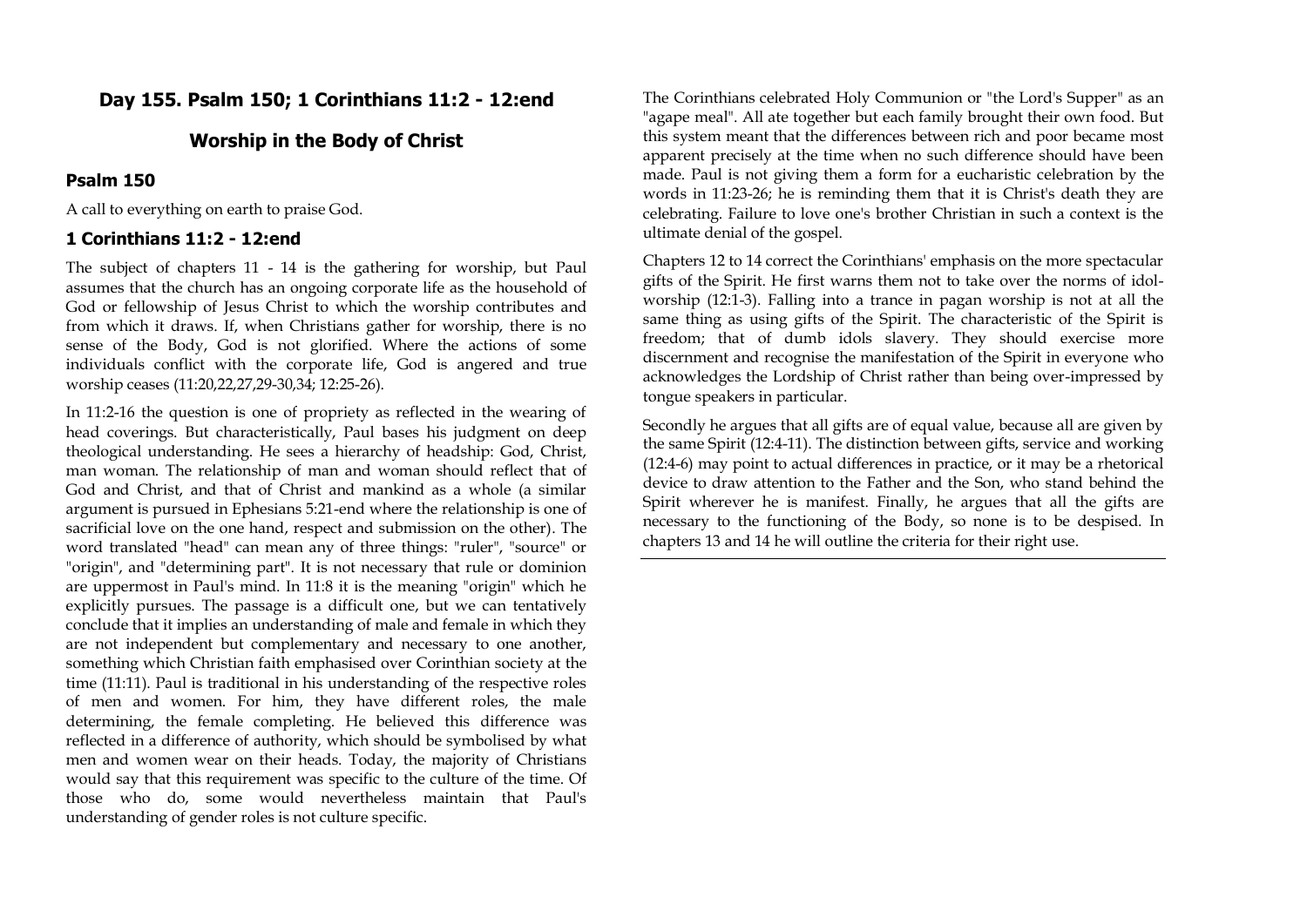# **Day 156. Psalm 134; 1 Corinthians 13 - 14**

# **The Exercise of Spiritual Gifts**

#### **Psalm 134**

A call to pilgrims at the Temple gathered for a special night-time service to praise God.

### **1 Corinthians 13 - 14**

Like many immature churches, the Corinthians placed too much value on the more spectacular spiritual gifts, perhaps because they still thought in terms more appropriate to pagan worship (see notes on 12:1-3). But Paul did not go to the opposite extreme, either forbidding or denying the importance of spiritual gifts. On the contrary, he maintained that they have great value, including speaking in tongues (14:1,18,24-25,39). But they are to be exercised in the context of and for the upbuilding of the corporate life of the church. Over division (1:10, 3:10-17), immorality (5:6-7), disputes (6:3- 8), matters of conscience (8:9-13, 10:31-33), worship (11:20-32) and spiritual gifts (12:12-end) Paul had appealed to the believers' responsibility to one another as members of the one Body. This principle was clearly in his mind as he laid down the way in which spiritual gifts were to be exercised. The criteria he gives are that they are to be used a) in a fitting and orderly way  $(14:33,40)$ ; b) subject to corporate discernment  $(14:29,32)$ ; c) for the purpose of mutual upbuilding (14:12,26); d) so that they witness to the Lordship of Christ (12:1-3; 14:20-25).

The ability to speak in tongues is not the greatest gift, since on its own without interpretation it does not build up the church (14:1-17,27-28). In fact, strange tongues were what God used to speak to the unbelieving inhabitants of Judah in Isaiah's time (14:21). By placing a great value on tongues, the Corinthians rank themselves with unbelievers. On the other hand, prophecy speaks to believers, since it is clear and understandable and builds up the church. Thus prophecy given and received in the church is evidence of maturity and a sign of the presence of God, even to outsiders; whereas the church that makes much of tongues and allows their unfettered expression is acting childishly, unresponsive to God and does nothing for outsiders except put them off (14:22-25).

14:34-35 are puzzling, because they contradict 11:5, where Paul recognises the possibility of a woman praying or prophesying in the assembly, albeit with head covered. Either these verses were added by a later writer with a desire to emphasise church order and taking his cue from 14:33; or Paul is here giving a specific instruction to correct another abuse to which his attention had been drawn.

Behind the requirement to recognise the corporate dimension of church life stands the call to love. The specific criteria Paul gives point us in the direction of love, but love goes beyond them. To act in love is to fulfil all rules, to act without it is to make rules useless. Just as love is more important than knowledge (8:1), love is more important than gifts (13:1-3,8- 10). As a spring of action love is knowable and possible, and we can give criteria for recognising when it is present (13:4-7). But love also opens us to the heart of God, which is beyond knowledge (13:12; Ephesians 3:17-21).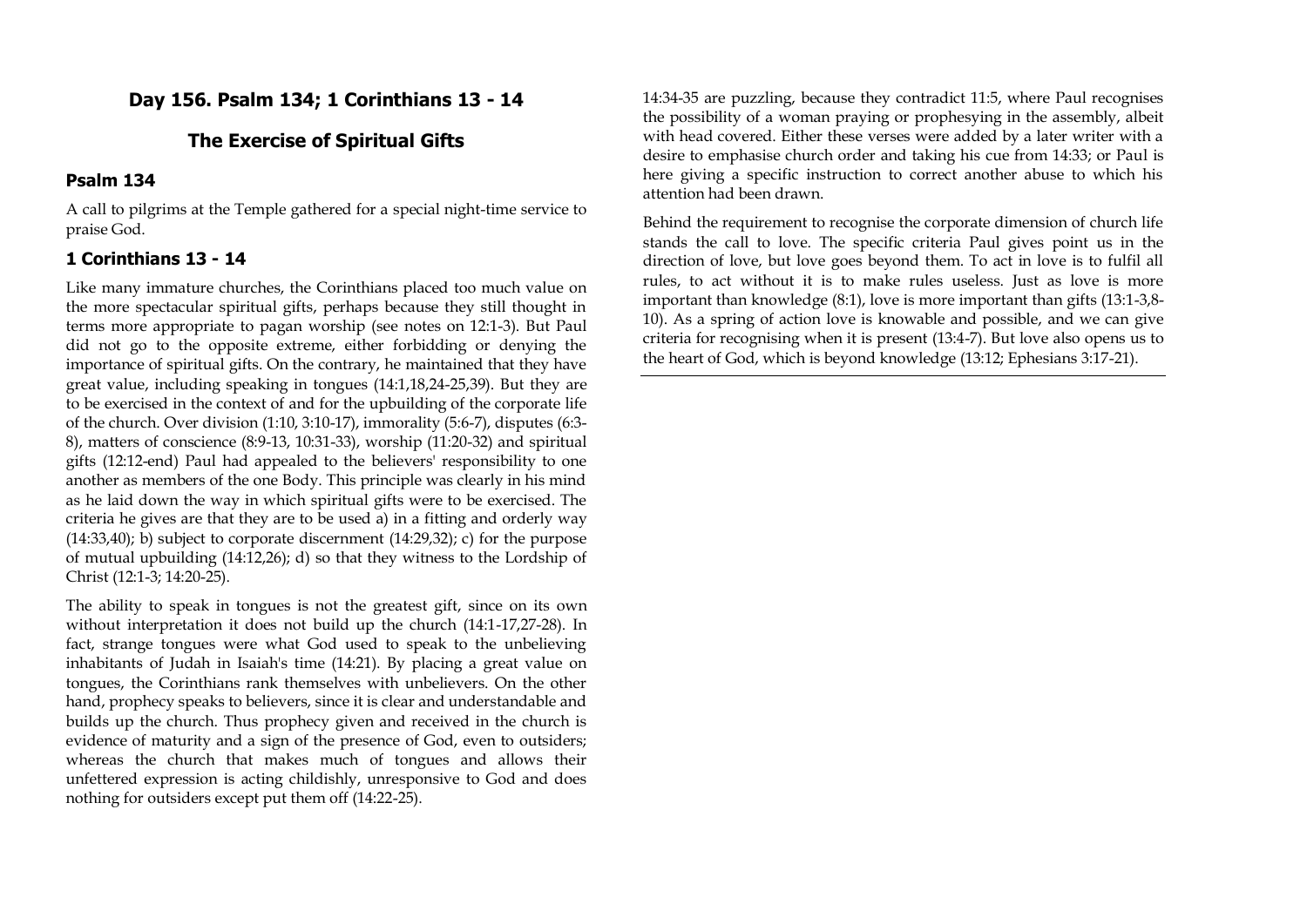# **Day 157. Psalm 36; 1 Corinthians 15 - 16**

# **Resurrection**

#### **Psalm 36**

The wicked seek their own advantage whereas in fact goodness is its own reward. God's love is the source of life and fulfilment.

#### **1 Corinthians 15**

This chapter was evidently written to refute some who taught that there was no resurrection (15:12) and to establish that belief in bodily resurrection is central to Christian faith. Paul argues from the tradition of the resurrection appearances of Christ, which he both received and handed on (15:3). Jesus' resurrection is part of the foundation of Christian faith. It is not to be called into question simply because it raises questions which cannot be answered in terms of purely human philosophy. The resurrection is a decisively new thing, and not only do the categories of our thinking need to expand to make room for it, but belief in resurrection transforms every other part of our understanding of the world.

First, Paul shows that belief in the resurrection lies at the heart of Christian faith. Without the resurrection, Christian faith would make no significant difference to our life on earth. Our sins would not be forgiven (15:17), since it is the resurrection which proclaims Jesus' victory over sin and death. The purpose of Jesus' death and resurrection was to reverse the effect of Adam's original sin. Paul treats Adam as an historical figure whose disobedience condemned all his descendants to live under the power of sin and death. Alternatively, we can understand Adam as a representative figure, whose story portrays the situation of everyone.

But in fact, death, "the last enemy", is a fundamental contradiction of God's will. Jesus came to bring life, a life so powerful as to overcome death (John 1:4; 5:24-26; 6:40; 10:10 etc.). Apparently, some in Corinth had gone through a ceremony of baptism "on behalf of the dead" (15:29), and Paul evidently does not disapprove of such a thing, though he himself seems to make little of baptism (see 1:14-17). Most probably these were Christians who had died without being baptised, perhaps because of an epidemic. Both this practice and Paul's sacrificial lifestyle argue the hope of a life to come (15:30-32).

Having established the reasons for belief in the resurrection, Paul turns to the supplementary question, which may have been the cause of the Corinthians' scepticism: how are we to conceive of such a resurrection? Here he is explicit that the form of the resurrection breaks the categories of human thought. For Greek philosophy a "spiritual body" was a contradiction in terms (15:44). The change which is to take place is a "mystery", not to be understood in human categories (15:51). It is quite wrong to speak of a "physical resurrection", since the body Paul envisages is explicitly not a physical one. Instead we should speak of a "bodily resurrection," on the understanding that the body with which we are to be clothed in the resurrection is one of a different kind to that which we now have. The connection between the form of our life here and in the resurrection is analogous to that of a seed and the plant which grows from it. The plant may be entirely different but there is a continuity of identity. We will continue to be the same people, but in a body of a different kind, a body like that of Jesus in his resurrection (15:49).

Characteristically, Paul's conclusion is a practical one (15:58). A glorious new life awaits us, so we ought to persevere despite the hardships of this one.

#### **1 Corinthians 16**

Here for the first time we hear about the collection for the church at Jerusalem which Paul was organising, a visible sign of unity between Christians divided by doctrine and background, important enough to Paul to insist on it in the Gentile churches and to risk his life to take the money to Jerusalem.

The journeys of Apollos (16:12) and of Stephanas, Fortunatus and Achaicus (16:17) illustrate the way in which Paul was able to keep in close touch with the churches he had founded around the Roman world. No doubt these men gave him the information on which the rebukes in this letter are based, and they had the unenviable task of carrying the letter back to Corinth with them. Aquila and Priscilla (16:19) had come from Corinth to Ephesus with Paul (Acts 18:18-19).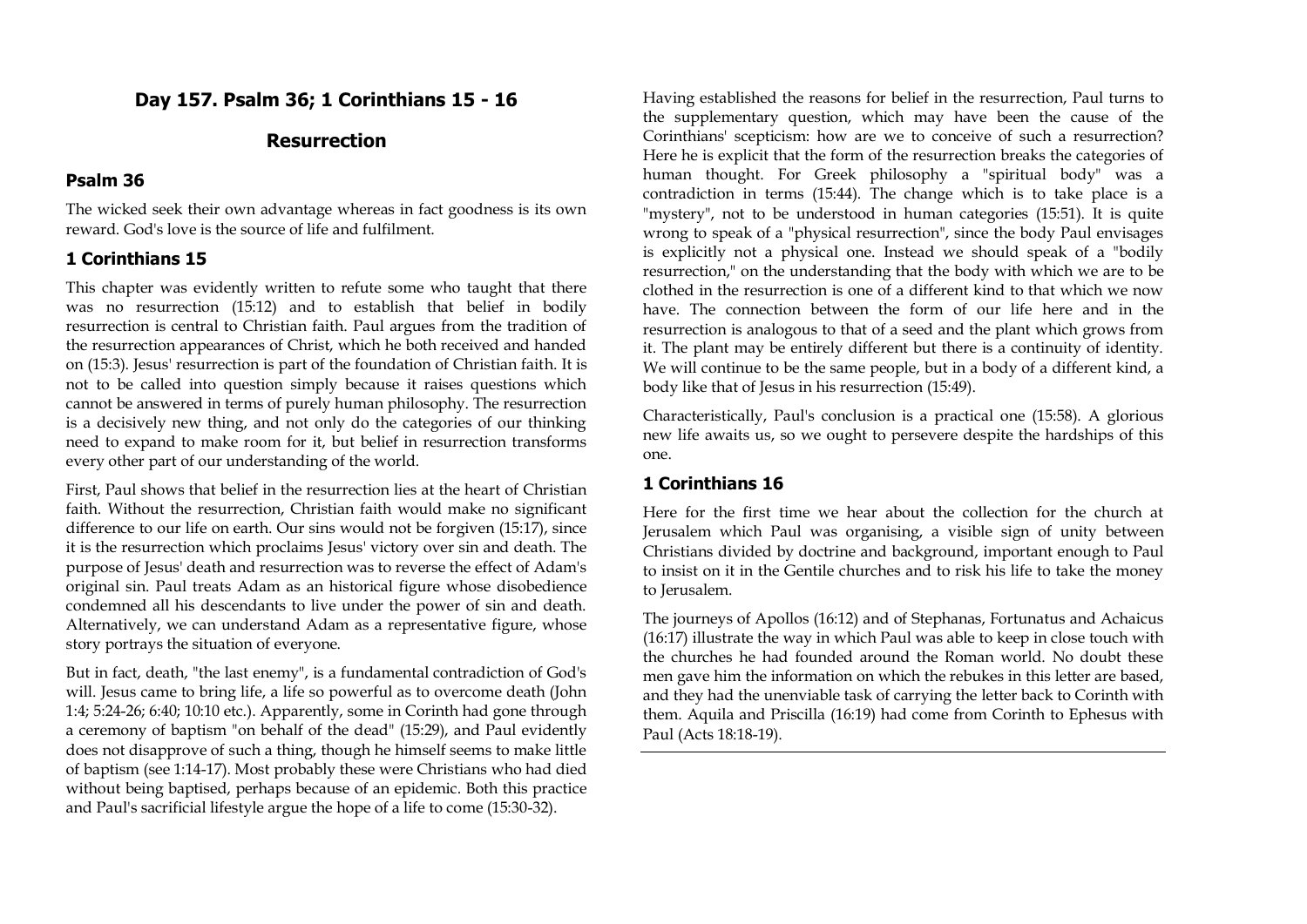# **Day 158. Psalm 43; Acts 19:1 - 20:12; 2 Corinthians 1:1 - 2:13**

# **Paul in Ephesus**

### **Psalm 43**

A prayer for deliverance from enemies and a statement of trust in God.

# **Acts 19:1 - 20:12**

The stay in Ephesus was a significant time in Paul's life, during which the gospel spread throughout the province of Asia (19:10), he wrote some of his most important letters, and he experienced an enormous burden of persecution and spiritual pressure (2 Corinthians 1:8-9; 11:28-29).

Arriving in Ephesus, he took up his ministry where he had left off, by preaching in the synagogue (18:19; 19:8). Nevertheless in his absence things had moved on, in particular with the preaching of Apollos (18:24-26). The twelve men whom Paul encountered who knew only the baptism of John may have been converted as a result of Apollos' preaching.

Ephesus was a port and the main city of the province, but it had a considerable economic and cultural hinterland. By establishing himself in Ephesus and holding daily discussions (19:9), he could attract people from all over the province who would be passing through the city. With the help of fellow-workers, churches were started not only in Ephesus itself but in many of the inland towns. In the case of Colossae, we know that it was Epaphras, one of Paul's companions and fellow-workers, who was instrumental in preaching and setting up the local church (Colossians 1:8- 9).

Paul was also in correspondence with the churches in Greece and trying to co-ordinate his work with that of his fellow workers and other apostles (19:22; 20:4-5; 1 Corinthians 16:5-12). 1 Corinthians was written from Ephesus (1 Corinthians 16:19) and Romans in preparation for his planned visit (19:21). 2 Corinthians was probably written during his stay in Macedonia mentioned in 20:1-2.

From the recurrence of "we" and "us" from 20:5, it appears that on his return to Philippi Paul met Luke once again and took him with him when he left.

# **2 Corinthians 1:1 - 2:13**

The period in Ephesus was one of intense spiritual battle, no doubt because of the presence of the Temple of Diana, an important centre of pagan worship. Not only do we find other exorcists at work but vehement opposition (Acts 19:13-16,23-end). The extraordinary miracles which took place and the conversion of many leading occult practitioners demonstrate the power at work in Paul's ministry (Acts 19:11-12,17-22). Nevertheless, the scale of the opposition took its toll on Paul, emotionally and spiritually, as the opening verses of 2 Corinthians testify.

Despite his long letter to them, Paul's relationship with the church at Corinth had deteriorated. At the end of that letter he made a promise to visit them if he should travel through Macedonia and perhaps stay with them some time (1 Corinthians 16:5-9). This promise he failed to keep, leading the Corinthians to suspect him of vacillation and failure to care for them. Paul longed to justify himself in the face of these charges, not only to clear his name but because if they judged the messengers of the gospel as untrustworthy, they might come to regard the gospel as untrustworthy also. Recognising this dual motive, Paul tries to make it clear that he is justifying himself only for their own good. Yet he also wants them to understand more fully the calling of an apostle so as to make them more open to the further teaching he has for them (1:13-14).

After opening his heart, sharing with the church his and his colleagues' experience of suffering (1:1-11), Paul rebuts the charges made against him. He has not vacillated or been unreliable; on the contrary he serves a God who is always wholly reliable (1:15-22). He has not been lacking in his care for them; it was to spare them that he decided not to visit and now he longs for a renewal of their relationship (1:23 - 2:11). In fact, he even interrupted a fruitful period in Troas with the idea of coming to them (2:12-13).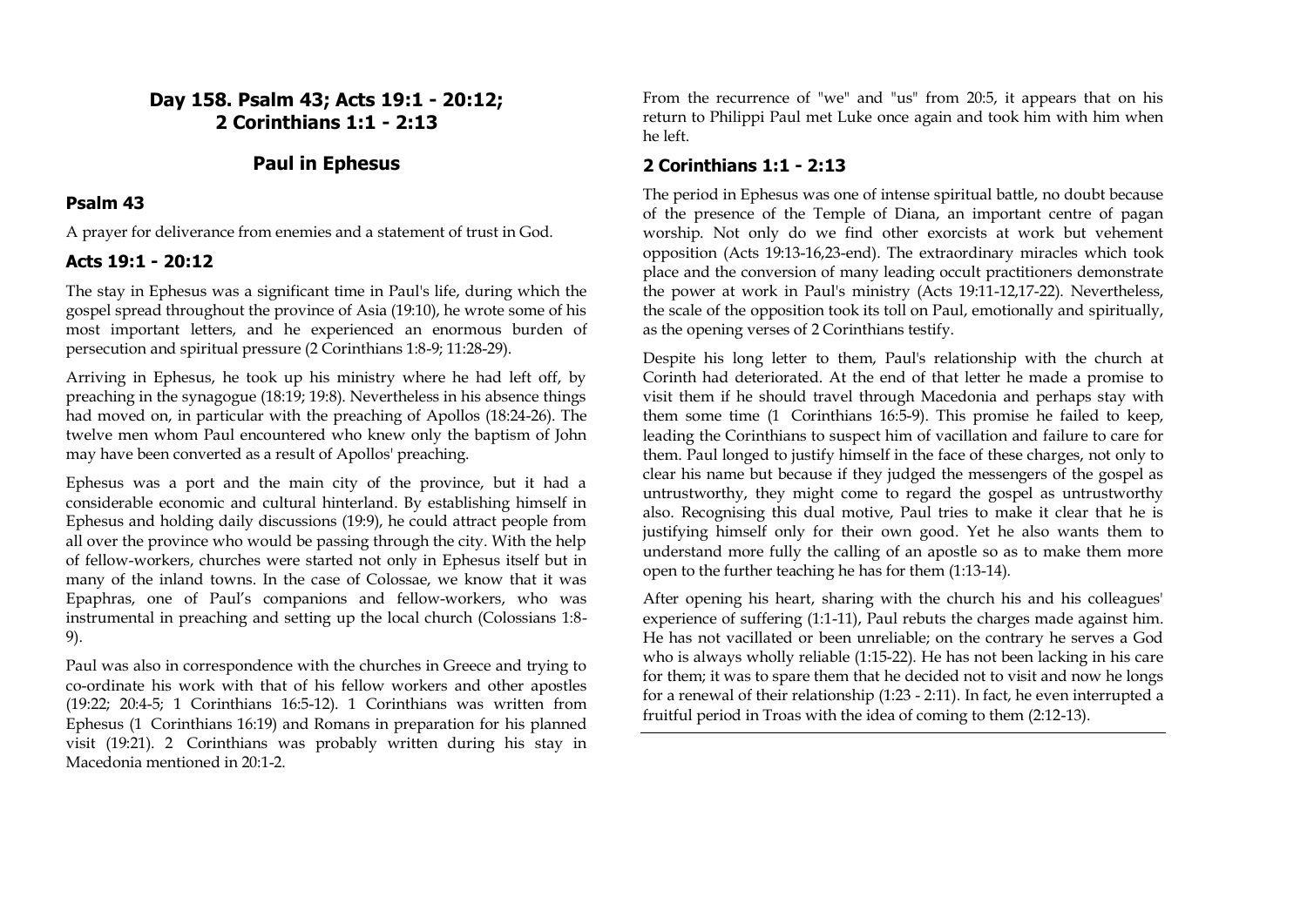# **Day 159. Psalm 42; 2 Corinthians 2:14 - 7:1**

### **Suffering and Glory**

#### **Psalm 42**

Depressed and in trouble, the writer puts his trust in God.

### **2 Corinthians 2:14 - 7:1**

Paul's main aim was to bring the Corinthians to a fuller appreciation of the character of God and the apostolic ministry, and here the guiding rule is not worldly wisdom but grace (1:12) or mercy (4:1). His plans had gone awry but Christ was victorious. He and his colleagues are like prisoners in Christ's triumphal procession. They have no control over their fate, but as they are paraded before watching eyes they spread the knowledge of his victory (2:14-15). Their success in making converts and founding churches is not of their own making, since they are unequal to the task (2:16; 3:4-6). Their only recommendation is that they are faithful to the message (2:17; 4:2), and the Corinthians ought to know this because they are among those to have heard the message from them and received it (3:1-3).

His worry was that by misjudging the messengers the Corinthians would misjudge the message. But he also either knew or suspected that he had detractors at Corinth and he wrote to refute their allegations (5:12-13). These men judged by surface appearance and were encouraging the Corinthians to do the same. So Paul dwells on the contrast between the glory of the message and the fate of the messengers, which has its origin in the cross and resurrection of Jesus.

Using the story of the brightness of Moses' face as recorded in Exodus 34:29-end, Paul contrasts the glory of the new covenant, of which he is a minister, with that of the old. The old covenant is a law written on tablets of stone, the new a message written on human hearts (3:3). The old covenant came with a fading glory, just as the brightness of Moses' face faded away in time. The new covenant comes with a glory which lasts (3:7-11). When the old covenant was given, Moses hid his face, because the Israelites could not bear to look at him. Paul and his companions do not attempt to hide the message, but are bold in proclaiming it (3:12-13). Moses' veil also symbolises the failure of the Jews to understand the grace of God. Just as

they could not look on the brightness of Moses' face, so they cannot see the glory of the new covenant (3:14-15; 4:3-4). And just as Moses removed his veil when he went into the tent to speak to God, so the Christian, with the Holy Spirit dwelling in his heart, is always in the presence of God and receiving his glory. Through the power of the Spirit we become progressively more and more like Jesus (3:16-18).

It is this inner transformation rather than outward impressiveness which equips Paul and his colleagues as ministers of the gospel. As they travel, some are attracted to the message and others repelled (2:14-16; 4:3-4). But in all, Christ is glorified because he will be truly proclaimed.

So Paul appeals to the Corinthians to stop judging by appearances. Even Christ, who knew no sin, became sin for us when he died on the cross (5:21) and they themselves are a new creation in Christ, in which the old is replaced by the new (5:17). Just as the apostles share the inner glory of the resurrection, they also share the outward vulnerability of the crucifixion. Their trials, which Paul describes in 4:7-9 and 6:4-10, are not signs of failure but a reflection of the crucifixion and resurrection. They are also preparing them for an eternal glory to come (4:16 - 5:10).

In rejecting Paul, the Corinthians are in danger of rejecting the gospel itself (6:1-2). Those who so misjudge Paul and his ministry are in effect unbelievers, for all their profession of faith. As with the Galatians, where he believed that the preachers of a "different gospel" could not possibly be genuine Christians, those who set themselves up as teachers and yet fail to understand the true calling of an apostle demonstrate their lack of credentials, and the Corinthians should reject them (6:14 - 7:1).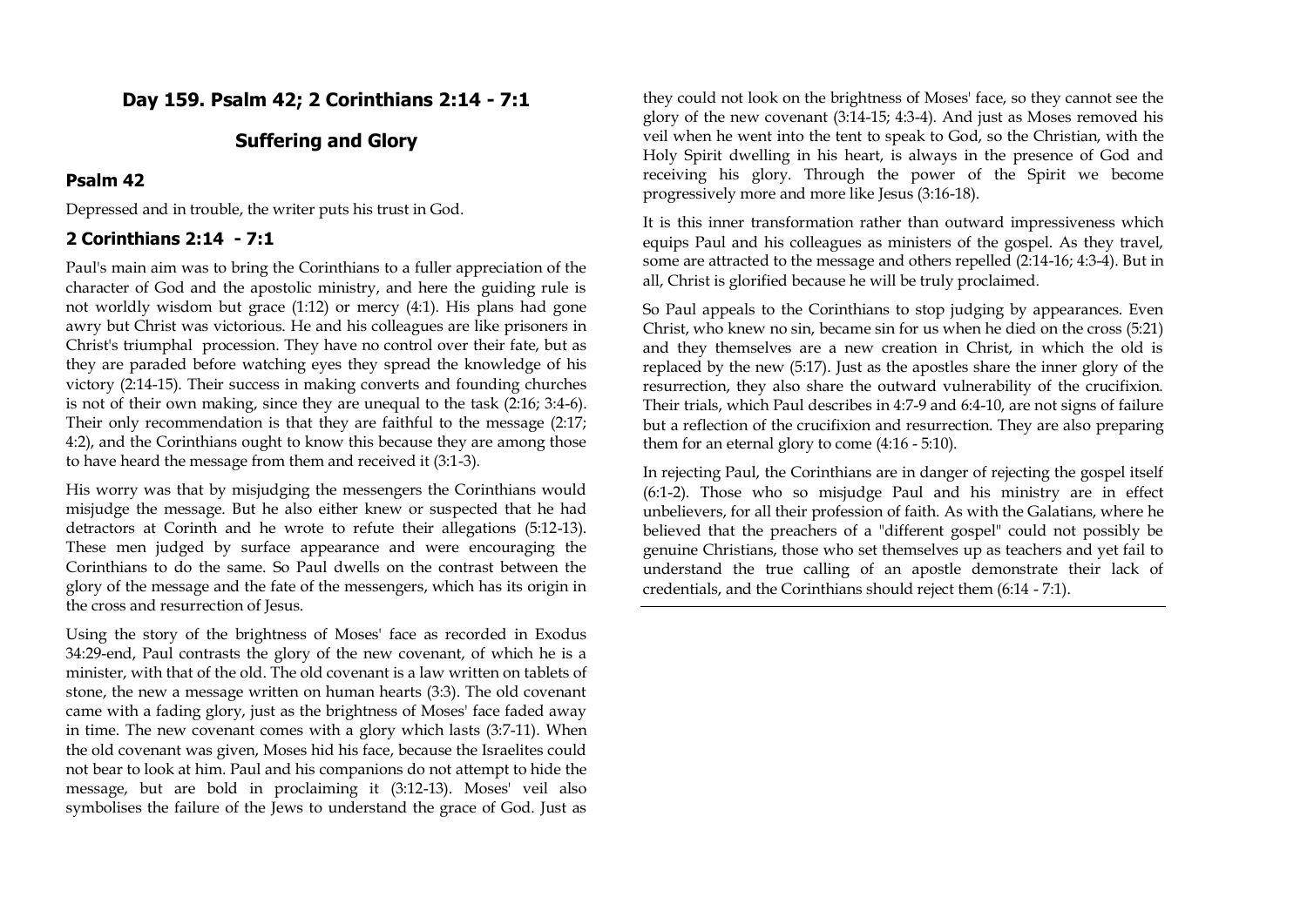# **Day 160. Psalm 41; 2 Corinthians 7:2 - 9:end**

### **Generous Giving**

#### **Psalm 41**

A sick man imagines his enemies and even his one-time friends rejoicing at his misfortune. He blesses those who really care and show their love in his time of need.

### **2 Corinthians 7:2-end**

Paul continues his appeal to Corinth for reconciliation (5:20; 6:1; 7:2). Accordingly, the tone of this part of the letter is of encouragement. Titus had returned with news of the way the church had responded to Paul's earlier letter, and although too well aware of how many problems remained, Paul applauds them for the actions they have taken (7:11). Repentance was necessary, but once made, no barrier to the grace of God remained.

### **2 Corinthians 8 - 9**

The grace of God is the underlying theme of the letter. Paul's ministry and that of his fellow-workers is founded in God's grace (1:12). His desire was that the Corinthians open themselves to the same grace (6:1) and the concrete demonstration of this grace at work in their lives was to be seen in their willingness to contribute towards the gift Paul was collecting for the Jerusalem church (see 1 Corinthians 16:1-4).

Despite his many disagreements with Jerusalem, Paul recognised the unity of the church as paramount, Moreover, he believed the Gentile churches should express their spiritual debt to their Jewish brothers and sisters by helping them in a material way.

Philippi was the principal church of Macedonia, and this church, to which Paul was particularly close, played a major part in supporting him from the earliest days (Philippians 4:15-16). When approached for money for Jerusalem they responded with generosity once again, and in Paul's mind their generosity is evidence of the generosity of God himself at work in them (8:1-5). The example of Christ himself is of generosity, accepting poverty in order to make many rich (8:9), and those who give generously

demonstrate this aspect of his character. So Paul places the emphasis on willing giving; our alms are acceptable to God as long as they are freely given from thankful hearts (8:12). It is the cheerful giver whom God loves (9:7).

Although emphasising that he is not requiring any gift (8:8), Paul makes it clear that he expects one. He has boasted to others about the willingness of Corinth to contribute and does not wish to be embarrassed (9:1-5). He has appointed men who are trusted by more than one church to oversee the collection (8:18-end). These men are not named, but Titus, the bearer of the letter would be expected to introduce them personally. And the Corinthians, who are so rich (8:7), should expect to give, to relieve the poverty of others (8:13-15).

In 8:15, Paul quotes Exodus 16:18, taken from the story of the manna in the wilderness, and the dependence of Israel on God's daily provision is clearly in his mind as he writes these instructions. God is a generous giver (9:9), but his generosity is only experienced by those who know how to give themselves. Those who give generously to others receive generously from God (9:8-12).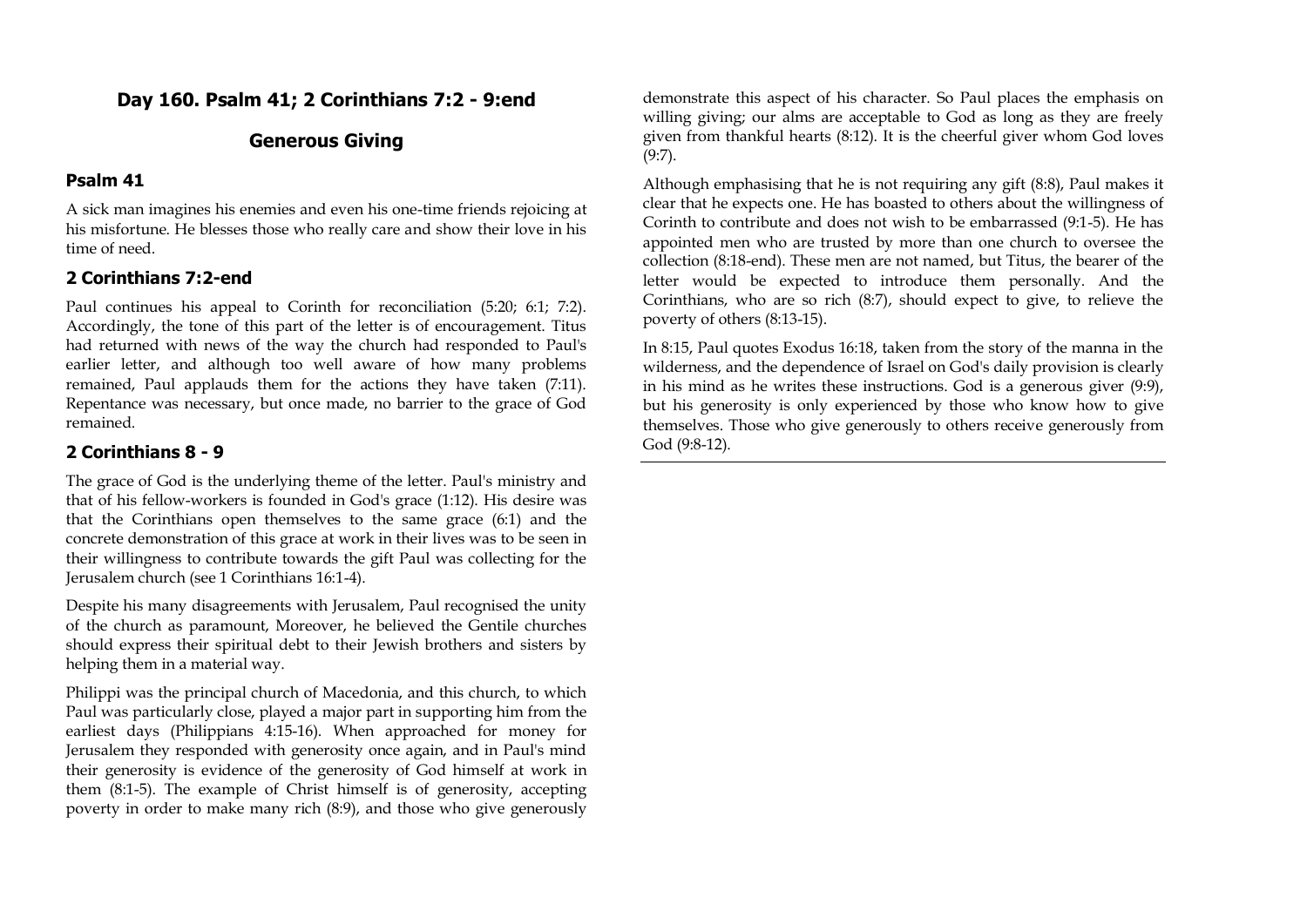# **Day 161. Psalm 39; 2 Corinthians 10 - 13**

# **Paul and the "Super-Apostles"**

#### **Psalm 39**

Feeling remorse at having spoken hastily, the writer laments his failure to govern his words in the presence of the wicked and acknowledges his need for God's guidance and protection.

### **2 Corinthians 10 - 13**

In some ways the situation in the Corinthian church presupposed by these chapters seems to be different from that to which chapters 1 - 9 are addressed. There, Paul rejoiced in the fact that the church had responded well to his previous letter and looks forward to their welcome (7:13-16); but in these chapters he is indignant at their rejection of his ministry (10:1-2,9- 10). Then, the person responsible for unsettling the church had been repudiated (2:5-11); now a group of "super-apostles" is very much in charge (11:1-5; 12:11). Moreover, 12:18 refers to a visit of Titus and "another brother" as past, whereas in 8:16-19 it is still projected. All this implies that chapters 10 - 13 are part of a later letter, written after Titus' second visit, when the relationship between Paul and Corinth had taken a further turn for the worse. It took his three month stay in Greece (Acts 20:2-3) to put the situation to rights.

It appears that the "super-apostles" had arrived with letters of commendation (10:12), that their ministry was characterised by eloquent and impressive preaching and spectacular miracles (11:5-6; 12:11-12), that they used their outward impressiveness to demand loyalty from the Corinthians (11:12), expecting to be supported financially and even imposing on members of the church (11:20). In contrast, they criticised Paul for his "weakness" (10:10) and argued that his refusal to ask for financial support implied that there was something wrong with his ministry (11:7-9).

How was Paul to respond to these charges and regain the respect of those who had been thoroughly taken in by the spectacular display and arrogant boasting of the "super-apostles"? On the one hand he deplored the immaturity which had led them astray. On the other, he knew he must acquiesce in it to some degree. He must write to the Corinthians in terms

that they understood. Accordingly, he boasts of his own background (11:22), his signs and miracles (12:12), the success of his ministry (10:12 end), the persecution he has endured (11:23-end), the visions he has seen (12:1-5) and the power he experiences (10:3-6). But in doing so, he insists that these things are merely the surface (10:7). Real apostleship does not consist in such things. It consists in being conformed to the image of Christ himself, who was outwardly meek and gentle (10:1). It consists in enduring weakness for his sake (11:30-32) and in willingly accepting one's total dependence on him (12:7-10).

Of this, the "super-apostles" know nothing, and that makes them false apostles, fit only to lead their hearers astray (11:13-15), pedlars of a different gospel, believers in a different Jesus (11:4). The Christ in whom we believe was one who was crucified in weakness as well as being raised in power (13:4). This obliges those who would serve him not only to preach the cross but also to embrace the cross in their own lives (1 Corinthians 2:1- 5). Real power and real wisdom is to be judged not by human criteria but in the light of the gospel (1 Corinthians 1:18-end).

Concentration on personality and power is a danger for the church in any age, especially when a movement of spiritual renewal leads to large numbers of immature Christians. Paul's letters to Corinth should enable us to recognise these tendencies as signs of immaturity and avoid them.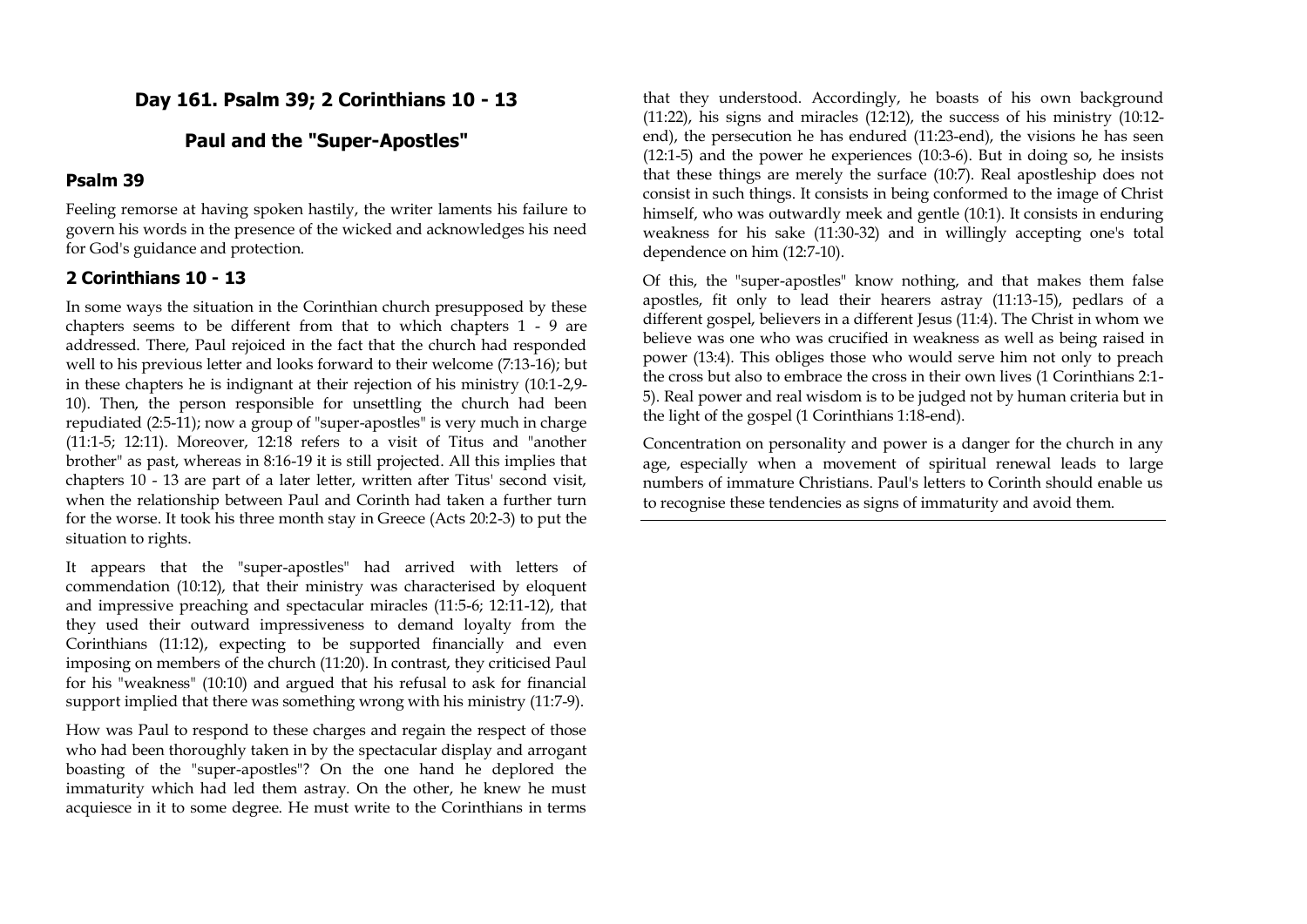# **Day 162. Psalm 143; Romans 1 - 2**

# **The Universal Reign of Sin**

#### **Psalm 143**

The writer prays for God's mercy, to escape from his enemies.

#### **Romans 1 - 2**

In the opening verses of the letter Paul carefully establishes his relationship with the Roman church. Unlike the churches to which he addresses his other letters, Paul had not founded the church. In that cosmopolitan city, it had probably grown up piecemeal. Acts 2:10 mentions Romans converted on the Day of Pentecost. Others may have been brought to Christ by their witness or moved into the city from elsewhere. So Paul carefully establishes the outline of the gospel, using a traditional formula: Jesus is Son of David and Son of God, crucified and risen. Having mentioned his commission to preach the gospel, he explains how the Roman church is among those for which he has responsibility. Not only that but he has heard of their witness and rejoices at it, he is praying for them and hopes to visit them for mutual encouragement. The arguments of Galatians and 1 and 2 Corinthians suggest that many Roman Christians would have been suspicious of Paul, especially Jews, who would have thought he was subverting the Law. Possibly too, there was a division between Jewish and Gentile Christians. This letter, written to prepare the ground for Paul's visit, addresses the issues of the place of the Law in God's plan, the situation of the Jews in the light of the revelation through Jesus, and how Christians of different backgrounds are to live together.

In 1:17 Paul announces the theme of the letter and backs it up by a quotation from Scripture: the righteousness of God which comes by faith. The first and most obvious aspect of God's righteousness is his wrath against sin. 1:19-21 contains a very important doctrine: it is open to all to recognise that God exists and created the world. Those who fail to do so are not simply ignorant; they are deliberately avoiding or suppressing an obvious truth (1:18). As a result they are "without excuse", and God's judgement on them is perfectly just. Here and again in 2:12-16 Paul implies that there is a natural and inborn knowledge of right and wrong which everyone possesses (not that all will agree on exactly what is right and wrong), and that sin consists in ignoring it. To ignore the prompting of conscience and the universally available revelation of creation naturally leads people into futility. In the Gentile world of his day, idolatry was wide-spread, and in many places closely associated with homosexual practices. As a Jew, Paul would have had the kind of view of idol-worship expressed in Isaiah 44:9-20 and an instinctive distaste for homosexuality as unnatural. These two are bracketed together in 1:22-27. Then follows a list of the sins to which God has abandoned those who reject him. Notice Paul rates *approving* of such things worse than doing them (1:32). He challenges us to consider whether in fact to condone adultery is worse than stumbling into an extra-marital affair, to advocate abortion worse than to choose one under pressure.

Since all are caught up in the web of sin, the proper response to the sin of others is not judgement but a repentant spirit (2:1-4). In chapter 2, Paul appears to allow the possibility that before God, who judges all according to their deeds, some may escape condemnation (2:7,14-16). But these verses must be understood in the light of the larger argument he is developing, namely that both Jews and Gentiles are in the same situation. Jews possess the Law while Gentiles have only their consciences to guide them. But it is not possession of the Law which confers righteousness, but obedience to it (2:13,17-end). God judges all people by the same standard: have they been faithful to the light they have? The Jews, having received the Law, will be judged by a higher standard. So far, the question of whether any will actually escape is left open, to be answered in chapter 3.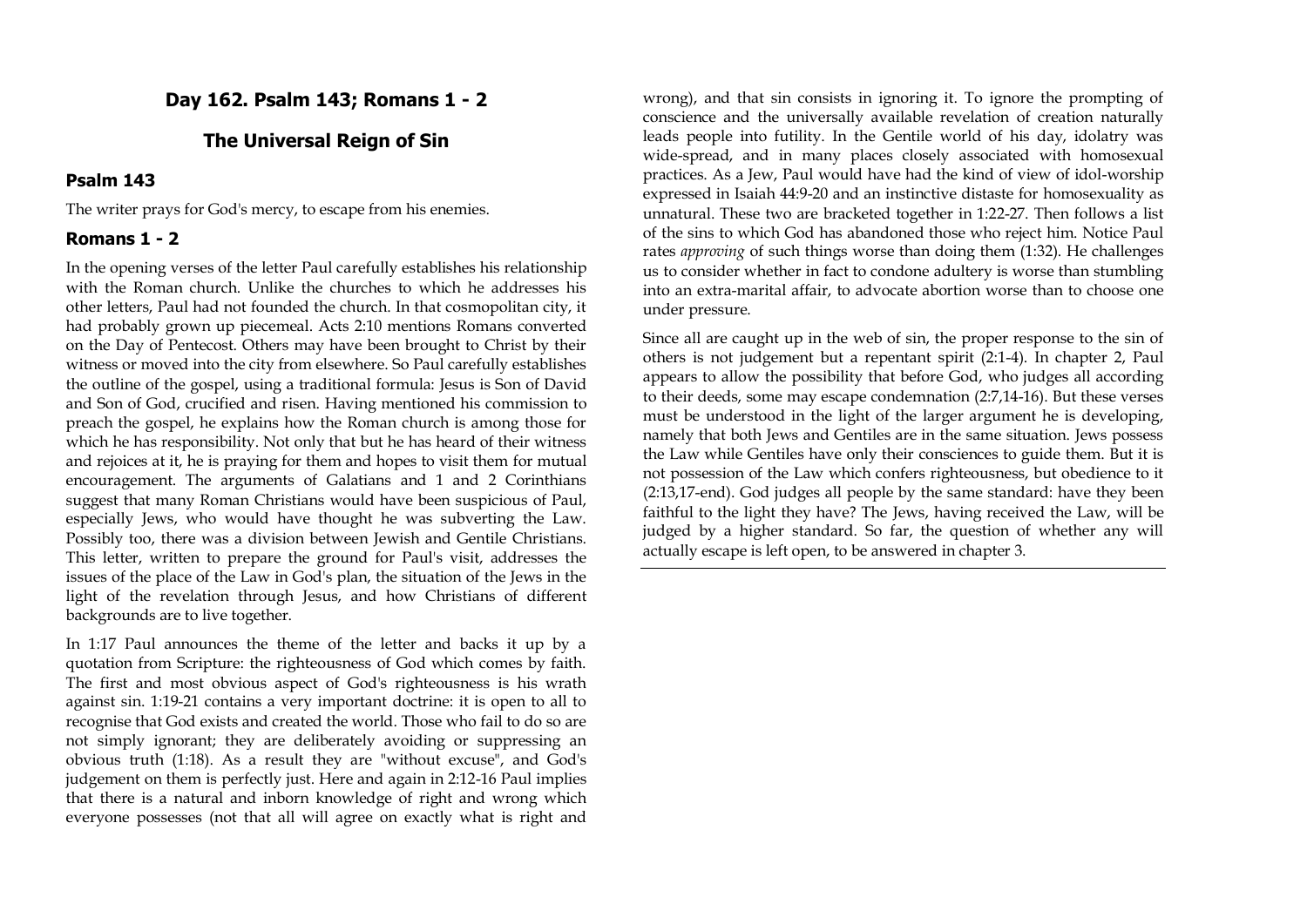# **Day 163. Psalm 38; Romans 3 - 4**

# **Justification by Faith**

### **Psalm 38**

The writer prays to be delivered from the wrath of God.

### **Romans 3 - 4**

In chapters 1 and 2, Paul has argued that Jews and Gentiles are in the same position before God as regards sin: all alike fall under his condemnation. Now he argues that Jews and Gentiles are in the same position as regards salvation. It is offered to both on the same terms: through faith in the death and resurrection of Christ. If this is the case, what was the point of God choosing the Jews at all? This is a point he will take up at much greater length in chapters 9 to 11. Here he gives a brief answer: the Jews were the ones through whom the Law was given, which reveals the righteousness of God in contrast to human sin (3:2,5,9,19-20).

The quotations in 3:10-18 do not establish the point that all people are sinful. In fact, they are taken from passages which condemn the sinful and foolish *in contrast to* the righteous. The argument is contained in the second half of chapter 2, where Paul has shown that the true Jew is one whose circumcision is inward and spiritual, who keeps the Law from his heart. Since no one, in fact, achieves this, the quotations simply witness to the universality of human sin. The function of the Law is to bring us to the place where we realise the extent of our sinfulness and our need of the salvation which God offers (3:19-20).

Having established the universal need of salvation, Paul sets out in a few highly compressed verses how this salvation is achieved. God offers his own righteousness as a free gift to all who put their faith in the death of Jesus on the cross. The Greek word translated "sacrifice of atonement" in N.I.V. and N.R.S.V. literally means a "mercy seat" or place of atonement. In Jewish ritual, the whole people was cleansed by the blood sprinkled year by year on the mercy seat in the Holy of Holies, the innermost place of the Temple (Leviticus 16:15-16). Now, Paul says, it is the blood of Jesus which cleanses us. Because Christ has died to make atonement, God justifies the

guilty even while we are still sinful. Through his sacrifice God both vindicates his righteousness and makes it available to us.

Having shown that justification by faith is the free gift offered to both Jews and Gentiles, Paul now sets out to prove that Abraham was also justified in this way. If he can show this to be true for Abraham, then it follows that the same is true for the whole Jewish nation. Genesis 15 is the first of two accounts of God's covenant with Abraham. The other is Genesis 17 where the sign of circumcision is given. In Genesis 15:6 we are told that "Abraham believed God and it was credited to him as righteousness." In other words, Abraham received God's righteousness on the basis of his trust in God. And when he later received circumcision, this was simply a seal of the righteousness which he had already been given beforehand. Since Abraham received the righteousness of God by faith before he was circumcised, he is the forerunner of all those who similarly believe without being circumcised, as well as those who, being circumcised, put their faith in God's mercy rather than in their own ability to keep the Law (4:11-14).

Furthermore, Abraham's faith was a forerunner of Christian faith. He had to believe in the power of God to give life in the face of lifelessness - his own old age and Sarah's barrenness. He is therefore the spiritual father of those whose trust in God is based on the resurrection of Jesus from the dead (4:17-end).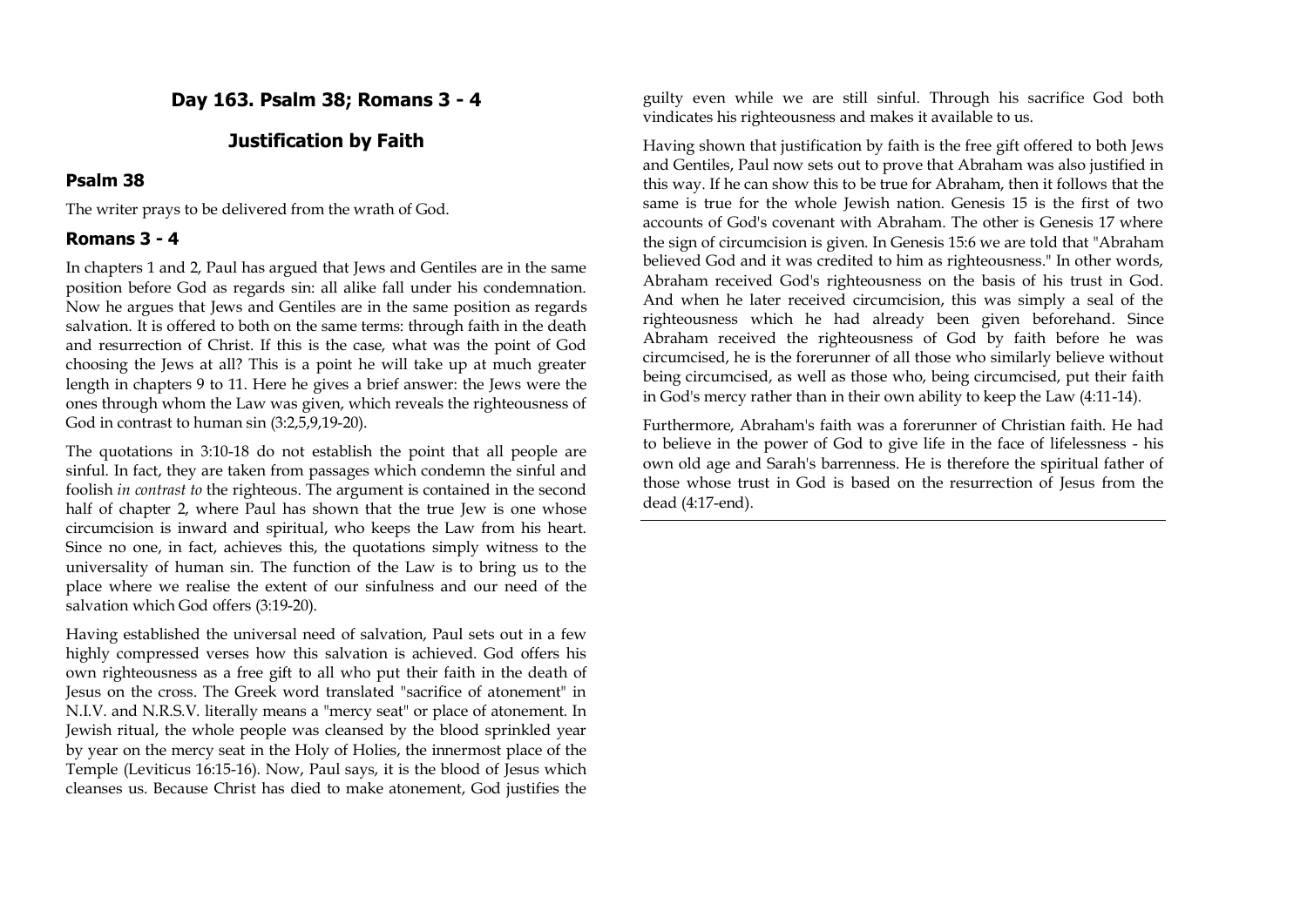# **Day 164. Psalm 130; Romans 5 - 7**

# **Living under Grace**

### **Psalm 130**

One of the "penitential psalms", in which the writer recognises his sinful nature and places his hope in God's mercy and grace.

### **Romans 5 - 7**

Having made the case for justification by faith for both Jews and Gentiles, Paul opens a new section in which he will spell out the practical effects for Christian living. In chapters 5 to 7 his theme is "this grace in which we now stand," (5:2). Christians are delivered from an old life, dominated by sin, death and law into a new life characterised by assurance, hope and the power of the Holy Spirit. Even suffering works to our good by increasing our hope and assurance and our reliance on the Holy Spirit (5:3-5; see further 8:18-25).

Faith in Jesus' death on the cross delivers us from an old life dominated by sin into a new one in which we "reign" by the power of Jesus' victorious life (5:10,17). To argue this in detail, Paul takes up the comparison between Christ and Adam which he used previously in 1 Corinthians 15. Again, Paul takes Adam as an historical man whose sin condemned all his descendants to live under the power of sin and death, even those whose sin did not take the form of deliberate rebellion against God's command (5:12- 14). The comparison also works if we take Adam as representative of us all. When he was created Adam was given "dominion" over creation (Genesis 1:28). At the Fall, Adam himself fell under the dominion of sin, but for those who put their faith in him Jesus now restores the power to "rule". Born into a sinful world, we all inherit the tendency to sin which alienates us from God, but through the death of Jesus, we are offered the free gift of God's righteousness and with it the power to live righteous lives (5:21).

Chapter 6 develops this argument further by taking up an objection. If our justification is a gift of grace, to which our own good deeds add nothing, why not simply carry on sinning? (6:1). Our baptism tells us that this cannot be so. In baptism we identify with the death and resurrection of Christ, taking them for our own so that we may receive the benefits of

them. Death and resurrection are irreversible. Having once died and been restored to life we cannot go back to the old life. In the new life, we need no longer be mastered by sin, but have the power to overcome it (6:12-14; see further 8:1-4). To sin voluntarily would be to return to the futile ways from which Jesus has delivered us (6:20-21). Why should we do so when a new and more powerful way of life based on the righteousness of God is available?

Here, and in chapter 7, Paul is dealing with real issues which arise in the life of the Christian. We are called to a new way of life, but it is easy, through pressure of temptation and force of habit to relapse into the old and futile ways of thinking. In chapter 12, he will urge us to be "transformed by the renewal of our minds" (12:2). In chapter 6, he shows us why the Christian should fight temptation and sin; in chapter 7 he looks at the place of the Law in Christian life. His main point is that we are freed from the Law in order to serve God in the new way of the Spirit (7:6). The function of the Law is to make us aware of sin, but by doing so it weighs us down with guilt and leads to death (7:7-11). Such guilt often turns Christians to a life of legalism in an attempt to escape the condemnation of the Law, not for us the Jewish Law but some other set of moral standards we make for ourselves. But Paul will have none of this. The Law has no more claim on us (7:1-6); and what delivers us from slavery to the Law is the power of the Holy Spirit (8:1-2).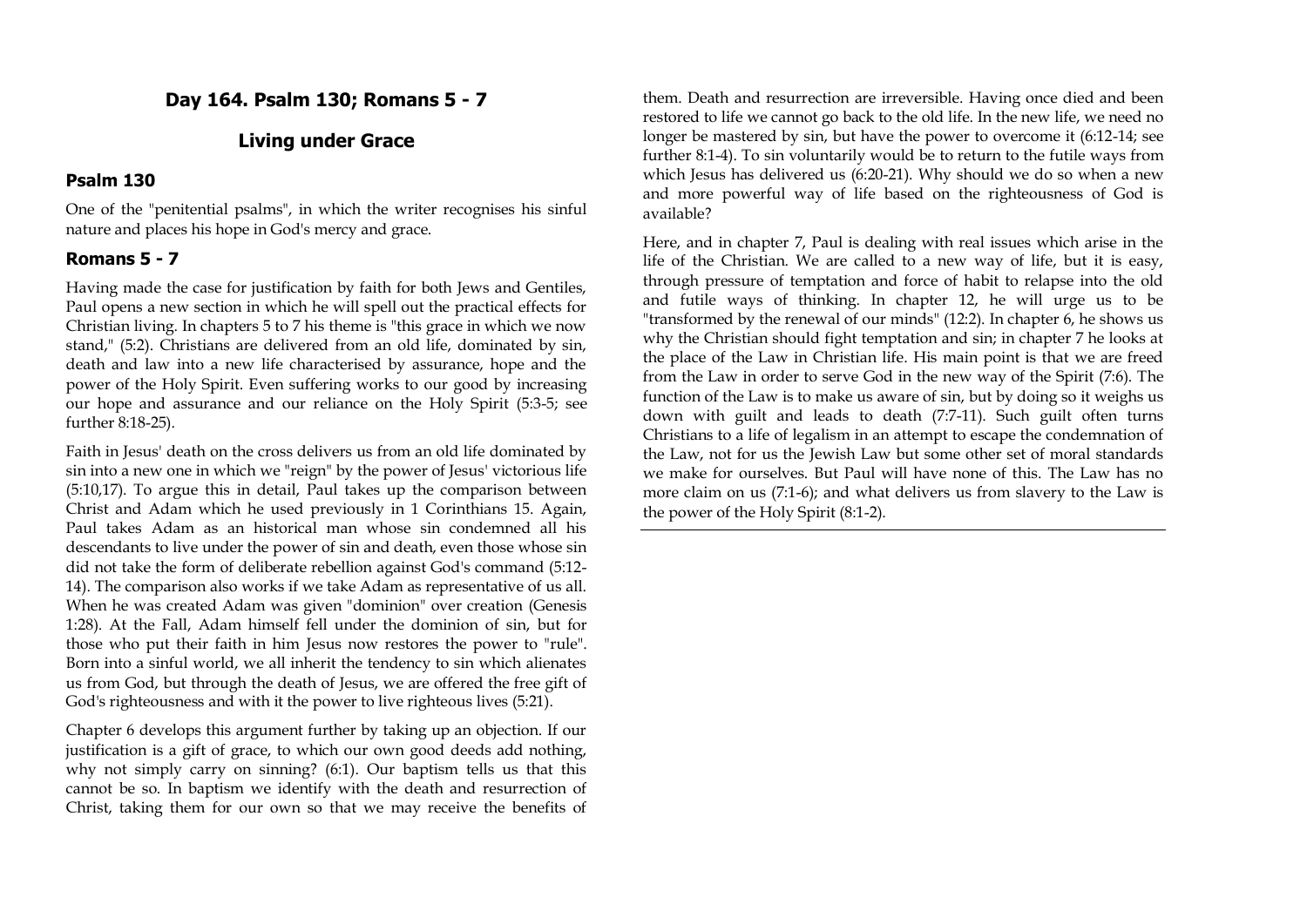# **Day 165. Psalm 27; Romans 8**

# **Life in the Spirit**

### **Psalm 27**

Confidence in the Lord in the face of troubles.

# **Romans 8**

We have seen God's righteousness displayed in his judgement on sin (1:18 end); in the giving of the Law (3:19-20; 7:12-13); in the death of Jesus on the cross (3:21-26); and in the free gift of eternal life (5:20-21). In chapter 8, Paul explains how the righteousness of God is displayed through the gift of the Spirit (8:4,10). It sums up both the section of the letter which began in chapter 5 and also the whole letter so far, by showing how God's desire that his chosen people live righteous, sin-free lives is fulfilled through the sending of the Holy Spirit and in particular how the gift of eternal life available to us because of the death of Jesus on the cross is made real by the indwelling Holy Spirit.

Chapter 7 ended with an exposition of the terrible bind we are apt to get into if we try to live the Christian life by our own efforts. We can see the righteousness of God's laws and try to live according to them, but the "law of sin and death" present in our "body" or "sinful nature" always lets us down by leading us into sin. However, with the outpouring of the Holy Spirit, God has put into operation a new law, the "law of the Spirit of life". This "law", which is none other than the presence of the Holy Spirit in our lives, enables us to overcome the weakness of the sinful nature, resist temptation and live lives of righteousness, thus fulfilling the requirements of the righteous law (8:4). Thus it is through the power of the Spirit at work in our lives that we are enabled to fight sin in our nature, as Paul has already urged us to do (6:12-14; 8:5-8) as the only way to live out our baptism (6:3-11).

If we concentrate merely on trying to keep the Law we will fail, but by living in the power of the Holy Spirit we are enabled to fulfil the requirements of the Law. Paul has insisted all along that to try to achieve a righteousness of our own by fulfilling the Law is slavery - not slavery to the Law but to the sinful nature which always frustrates us (6:15-end; 7:23-25).

Now, taking up the image of adoption he had used in an earlier letter (Galatians 3:23 - 4:11), he shows that the Spirit sets us free from slavery to become children of God. We serve God not by trying to obey the Law in all its detail but "in the new life of the Spirit" (7:6). Obligation to the Law is replaced by a new obligation, to live according to the Spirit (8:12). The new way of the Spirit consists in "putting to death the misdeeds of the body", that is, relying on the power of the indwelling Spirit to resist temptation and to live righteous lives. As we do this, we are released from slavery both to the Law and to sin. We receive the life and peace promised to those who live with a clear conscience (8:6; see 2:10), we are saved by the life of Christ, lived in us by the Holy Spirit (8:12-13; see 5:10) and, as God's children, reign with him in life (8:17; 5:17).

The idea of our reign with Christ is taken up in the theme of glory, first mentioned in 5:2. Already in 2 Corinthians 3:18, Paul has shown how we are being progressively changed to reflect the glory of God. In Colossians 1:27 he sums up the whole gospel as "Christ in you, the hope of glory." Our destiny as Christians is to share the glory of God, which Jesus now enjoys; but to achieve this we have to share the sufferings that Jesus endured (8:17). Yet because we have hope, everything that happens to us, including our sufferings, is in fact preparing us for eventual glory (5:3-5). The Spirit not only makes us aware of the wrongness of sin; he shows us the futility of the present world, helping us to share the true divine perspective on it (8:20- 23); he continually witnesses in us to the hope that one day we, along with the whole creation, will be liberated to enjoy to the full the privilege of being God's children and heirs (8:23-25); it is he who enables us to pray according to God's will, and it is the prayers of God's people which bring the day of redemption nearer for the whole creation (8:26-27); thus all that happens to us, if we respond to it in the power of the Spirit, brings us closer to sharing in the divine glory (8:28-30).

Assuming that, like him, the Christians in Rome are undergoing their own share of suffering, Paul ends with a paean of praise to the God whose love never leaves us and who makes it possible for us to share this hope.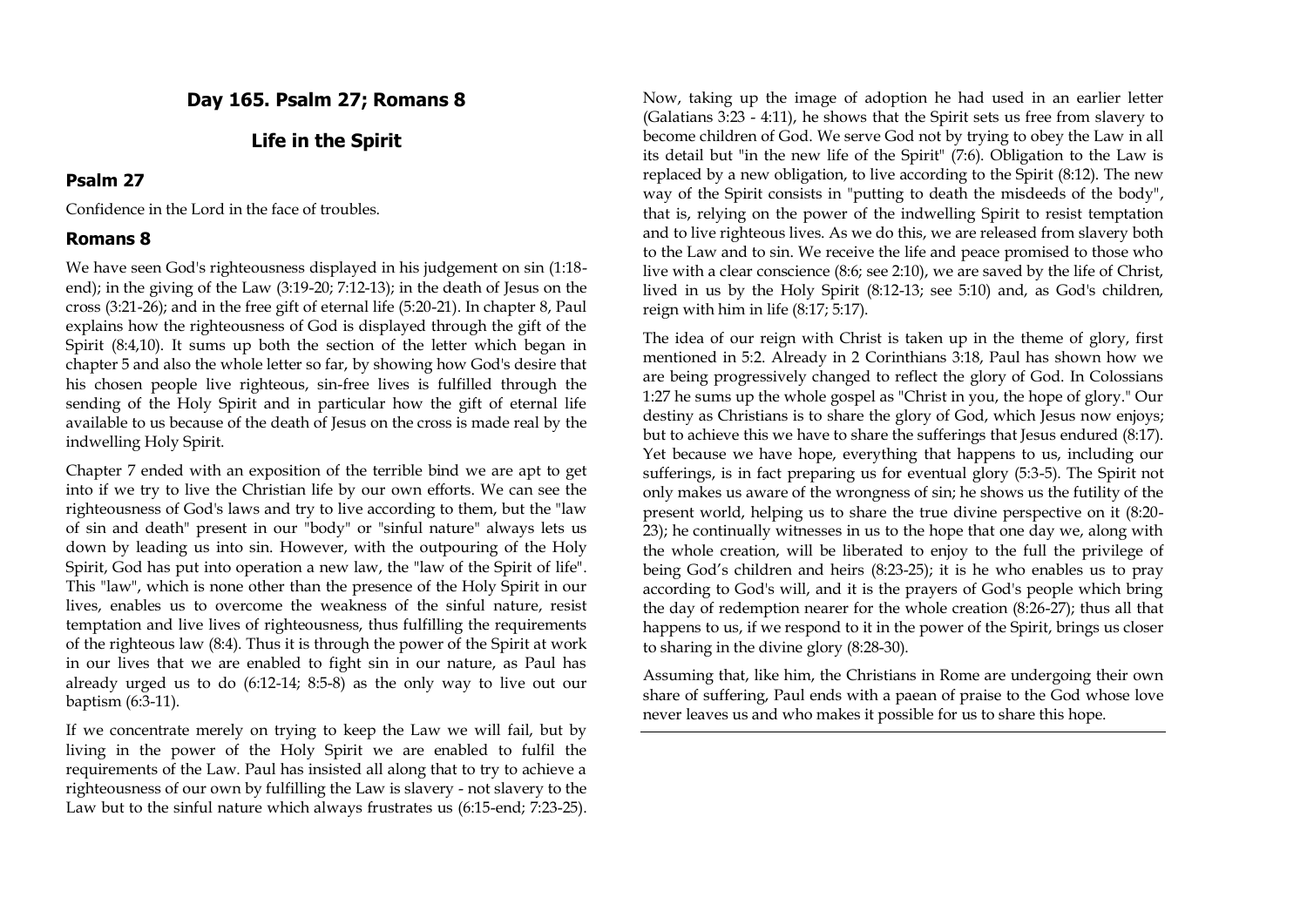# **Day 166. Psalm 117; Romans 9 - 11**

# **The Jews Under the New Covenant**

# **Psalm 117**

Israel calls all nations to praise the Lord for his enduring faithfulness.

# **Romans 9 - 11**

The argument Paul has developed in the first eight chapters leaves a major set of questions unanswered. If the gospel places Jew and Gentile on the same footing, what becomes of God's special relationship with and promise to the Jews? Is the previous covenant and all that went with it nullified? How are both Jewish and Gentile Christians to understand the special heritage of the Jews?

Paul's answer is that the greater part of the Jewish people has been hardened in order that salvation through faith might be preached to the Gentiles (11:25). Salvation is "first for the Jew, then for the Gentile" (1:16; 2:10). Because many of the Jews have rejected the gospel, it has been preached to the Gentiles (Acts 13:46-48; 28:23-28). In the course of Israel's deliverance from Egypt, Pharaoh's heart was hardened, and because he resisted it became clear that their deliverance was an act of God alone (9:16- 18). In the same way, the gospel is not being offered to the Gentiles by the Jews but by God despite the hostility of the Jews.

The fact that Pharaoh did not co-operate in the deliverance from Egypt and the Jews are not willingly offering the gospel to the nations demonstrates that salvation is a gift of God's mercy in a world hostile to him (9:16; 11:32). This gift of mercy is made to the elect, whom God has specially chosen. A strong doctrine of predestination runs throughout these chapters (9:10-18; 11:1-8,25-32). But equally, it is clear that predestination does not exclude human responsibility. The reason the Jews "stumbled" and were hardened (9:32) is that they were disobedient. Instead of seeing in the Law the righteousness of God, they used it to pursue a righteousness of their own, based on works. When Christ came, to whom the Law points, they rejected him, (10:3-4). 10:5-end argue at length from the Old Testament that the Jews have had ample opportunity to hear, understand, believe and call upon God but have failed to do so.

So too, if the Gentiles who now believe become unfaithful, they may be rejected again (11:22-24). God's covenant community remains essentially Jewish. In the course of the letter, Paul has argued that Christians are heirs to the covenant (4:9-11), the promises made to the patriarchs (4:16), the glory of God (5:2) and are adopted as his children (8:14-17). But all these things belong to the Jews by right (9:4-5). They are the stem of the tree into which the Gentiles have now been grafted (11:17-21). And God's purpose is that in time all the Jews now rejected will be restored again. We are to understand the promises of the Old Testament not simply as applying now to the Church, but also as remaining to be fulfilled to the Jewish nation because God's final purpose is the salvation of the Jews along with the Gentiles (11:11-12,25-31).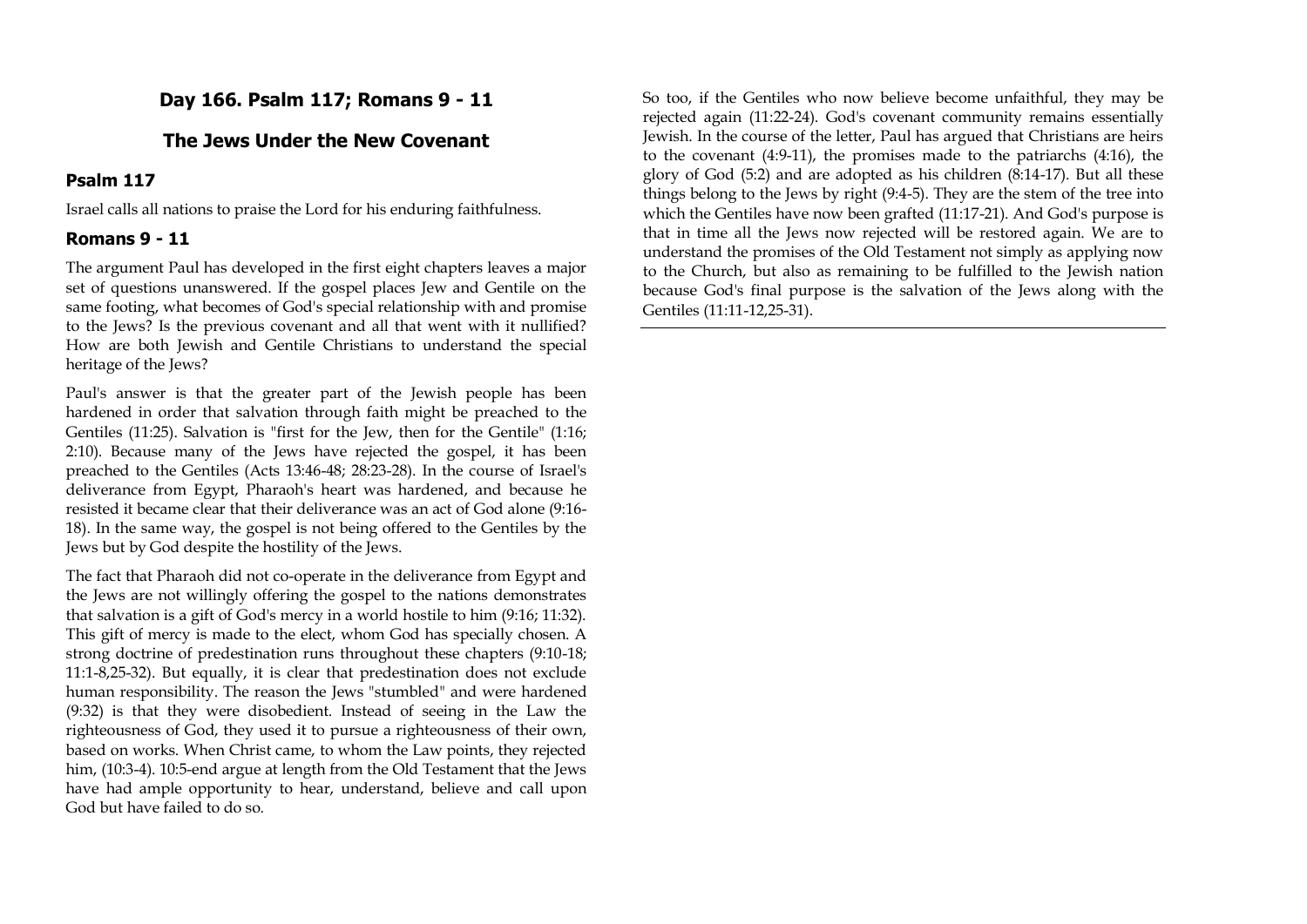# **Day 167. Psalm 72; Romans 12:1 - 15:13**

# **Living Together in Peace**

### **Psalm 72**

A vision of a King reigning in righteousness and bringing "shalom" to his people in the form of prosperity, justice and harmony. The kingdom of God is "righteousness, peace ("shalom") and joy in the Holy Spirit" (Romans 14:17).

#### **Romans 12:1 - 15:13**

With the words "therefore" and "in view of God's mercy" (12:1), Paul links his practical teaching with the doctrinal arguments which have gone before. He has argued that Christians are not under Law so he is not "commanding" but "urging", and outlining an alternative way of living. In place of the sacrifices of the Law are to be the "living sacrifices" made by God's people in everyday life. In place of the commandments is to be the knowledge of God's perfect will derived from a renewed mind (12:2). In the common life within the Church, the renewed mind will express itself in humility, and the sacrifice of the body in the willingness to offer one's gift wholeheartedly for the common good (12:3-8). The keynotes of Christian life will be love and humility (12:9-end).

The instructions Paul goes on to give are adapted especially for the situation in Rome, the heart of the empire, with its many household based churches spread throughout the city incorporating both Jewish and Gentile believers from a variety of cultural backgrounds, constantly in danger of exciting the hostility of their neighbours.

In 13:1-7, he expresses a strong doctrine of the role of the state. It is worth remembering that he was writing about a state hostile to Christian faith and sometimes actively engaged in persecution. And yet here Paul affirms the original good purpose of the powers and principalities God has placed in the world. In God's world, the secular authorities are there to protect the citizen, encourage co-operation and maintain relative peace and stability. Governments and their laws regulate wrong-doing and put a brake on hatred and violence, fulfilling the mandate given to all humanity under the covenant with Noah in Genesis 9:1-6.

In place of obligation to the Law is the obligation to love, which fulfils the Law (13:8-10). This obligation is parallel to that to live according to the Spirit (8:12). The love of God is poured out in our hearts through the gift of the Spirit (5:5) and it is through the power of the Spirit that we are enabled to fulfil the demands of the Law (8:4) and to put to death the sinful nature (8:5-8; 13:11-end). A renewed mind will tell us what we owe to others in the way of loving service and fulfilment of the duty to love will express our willingness to be living sacrifices.

In chapters 14 and 15, Paul deals with matters of conscience, in particular the eating of meat, which may have been offered in idol-worship before being put on sale in the market, an issue he also addressed in 1 Corinthians 8 - 10. This difference of opinion may reflect the division between Jew and Gentile Christians to which so much of the letter is addressed. The first principle he lays down is that the issue is one of "indifference", not affecting our salvation; it is "disputable" (14:1) and so different views may properly be held. Second, that since judgement belongs to God we are not entitled to judge the conduct of others over disputable issues (14:3-12). Third, the law of love obliges us to have regard for the conscience of those who differ from us (14:13; 15:2-3). Fourth, that we are to have regard to the common life and do all that builds up the Church (14:19).

Paul's concern for the unity of the Church is clear throughout the passage. To Gentiles unwilling to give way to Jewish scruples he points out that this is precisely what Jesus did (15:8). To Jews who find it difficult to accept Gentiles as fellow believers he quotes Scripture to show that Jesus' mission was to the Gentiles (15:9-12). Christ has accepted us as sinners (15:7) and we need to extend the same grace to others.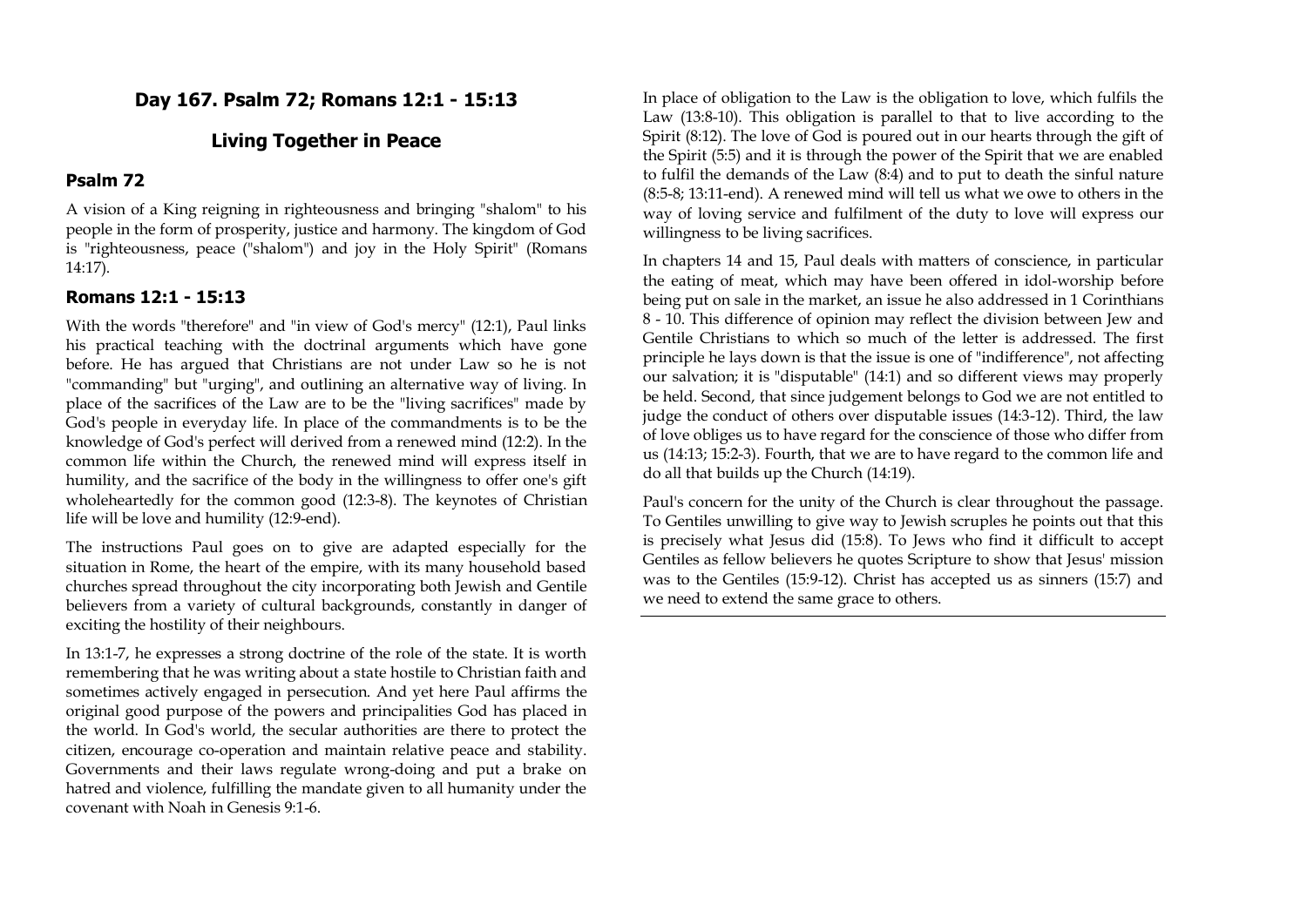# **Day 168. Psalm 121; Romans 15:14 - 16:end; Acts 20:13-end**

# **A Completed Work**

### **Psalm 121**

The Lord our defender.

### **Romans 15:14-end**

Paul did not know the Roman church personally and his experience with the Galatian and Corinthian churches had warned him that he could not take his reception for granted. In his summing up, therefore, he apologises for his boldness (15:14-15) but reminds them of the effectiveness of his apostolic ministry (15:16-17). He had proclaimed the gospel in word and deed and seen it confirmed by miracles and the power of the Holy Spirit (15:18-19). Wherever possible, he had preached where the gospel was previously unknown, and this task was now completed from Jerusalem through Asia Minor and into Greece (15:19,23). There were now churches in all these areas capable of taking on the work of proclaiming the gospel.

15:25-27 link this letter with Acts 19 and 20. Even before setting out, Paul knew his journey was a risky one (15:30-31). Although he did eventually get to Rome, it was not in the way he expected. There is nothing in the Bible about him ever travelling to Spain, but there is a tradition that he did he preach there between his first imprisonment (Acts 28) and his second (2 Timothy).

# **Romans 16**

Although he did know the church as a whole, there were many individuals known to Paul who now lived in Rome, so his letter ends with a lengthy list of greetings. The greetings put paid to the idea that he did not value women or their ministry. Not only does he greet nine women, many in highly complimentary terms, but he commends Phoebe, describing her as *diakonos*, that is, a deacon of the church. "Junias" in verse 7 is otherwise unknown as a masculine name and N.R.S.V. correctly translates as the feminine "Junia", not only an apostle but an outstanding one. Priscilla and Aquila (16:3) had evidently returned to Rome since Acts 18:26, where they

had lived originally (Acts 18:2). Tertius (16:22) was the "amanuensis" or scribe to whom Paul dictated the letter.

# **Acts 20:13-end**

We rejoin Paul on his journey to Jerusalem in company with several colleagues (20:4), including Luke himself. His speech to the elders of Ephesus has much in common with Romans 15. Here again is the sense of his work in Asia Minor and Greece completed. Here too is the sense of an obligation fully discharged. He has done everything possible to build up the church, teaching by word and example and warning of dangers to come. The responsibility now falls on their shoulders to take the work of God forward and to avoid the false teachers who had caused so many problems in Corinth and neighbouring Galatia.

The elders (20:17) are the same men (and possibly women) described as bishops or "overseers" in 20:28. The separation of these titles into two distinct "orders" of ministry is not known in the Bible, but in Philippians 1:1 and 1 Timothy 3 there is a distinction between "bishops" and "deacons".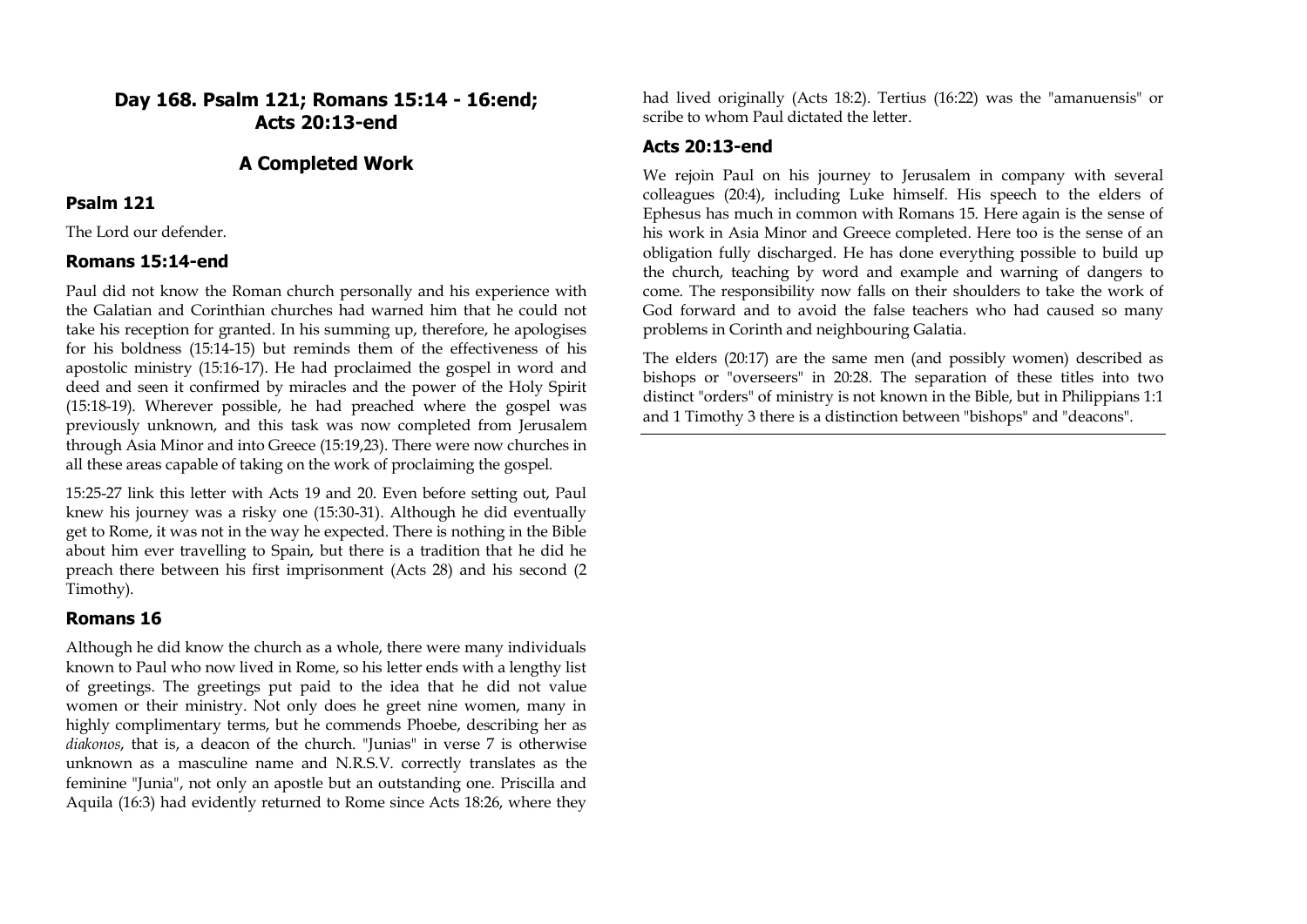# **Day 169. Psalm 70; Acts 21:1 - 23:11**

# **Paul and the Jews**

#### **Psalm 70**

A prayer for vindication.

#### **Acts 21:1 - 23:11**

Paul travelled to Jerusalem with the group listed in 20:4 (Trophimus is mentioned in Jerusalem at 21:29). That Luke was also a member of the group is shown by the frequent use of "we" and "us". Hospitality was an important and expected part of Christian life, and even so big a group could expect to find somewhere to stay in every town they passed through (21:4,7,8,16; Romans 12:13; 1 Timothy 3:2; Titus 1:8; Hebrews 13:2; 1 Peter 4:9). Philip the evangelist is the Philip chosen as deacon in Acts 6:5 and active in evangelism in Acts 8. His career is an example of the flexibility of Christian ministry, and his daughters, with their gift of prophecy, are an example of the ministry of women in the New Testament Church.

Luke makes no mention of the gift which Paul was bringing from the Gentile churches to the Christians at Jerusalem. Although he records a polite welcome from James, the signs are that the church in Jerusalem was hostile to Paul. James speaks of thousands of Jewish Christians zealous for the Law (21:20), the sort with whom Paul had repeatedly clashed on his travels. Paul's group stayed with a man from Cyprus rather than a native of the city, and when he was arrested in the Temple carrying out James's request no attempt was made to give him help or support.

These chapters demonstrate the truth, which Paul himself constantly taught, that the Christian is called to follow his Lord in suffering (Acts 14:22; Romans 8:17; Colossians 1:24). Like Jesus, Paul was bound and handed over to the Gentiles (21:11). Like Jesus, he knew the dangers and was warned not to go (21:4; John 11:8,16). But like Jesus, his object was to accomplish his mission and the possibility of death was not allowed to stand in his way (20:22-24; 21:13; Luke 13:31-33). Like Jesus, he was falsely accused (21:28), his trial was conducted without regard for legal process (23:2-3) and the witnesses were unable to agree (23:6-9). Like Jesus, he faced the hostility of the mob (21:35-36). Paul did not see suffering as a set-back; he expected it in the course of his ministry and looked for opportunities to witness through it.

Faced with the Jewish mob, Paul made no attempt to reason with them along the lines of his recent letter to Rome. Instead he gave his testimony, stressing his adherence to the Law and that of Ananias (22:3,12,17; 23:1) but equally his call direct from the glorified Jesus Christ (22:8-10,18,21).

Probably, the commander did not understand Aramaic and so did not follow what was going on or why the crowd again became enraged. It has been suggested that Paul was very short-sighted, which is why he failed to recognise the high priest (23:5). His declaration to the Sanhedrin (23:6) may have been meant to split them and secure his release by getting support from Pharisees, or simply to commend the Christian faith as the fulfilment of the Pharisaic interpretation of the Law (see 24:14-15; 26:6-7).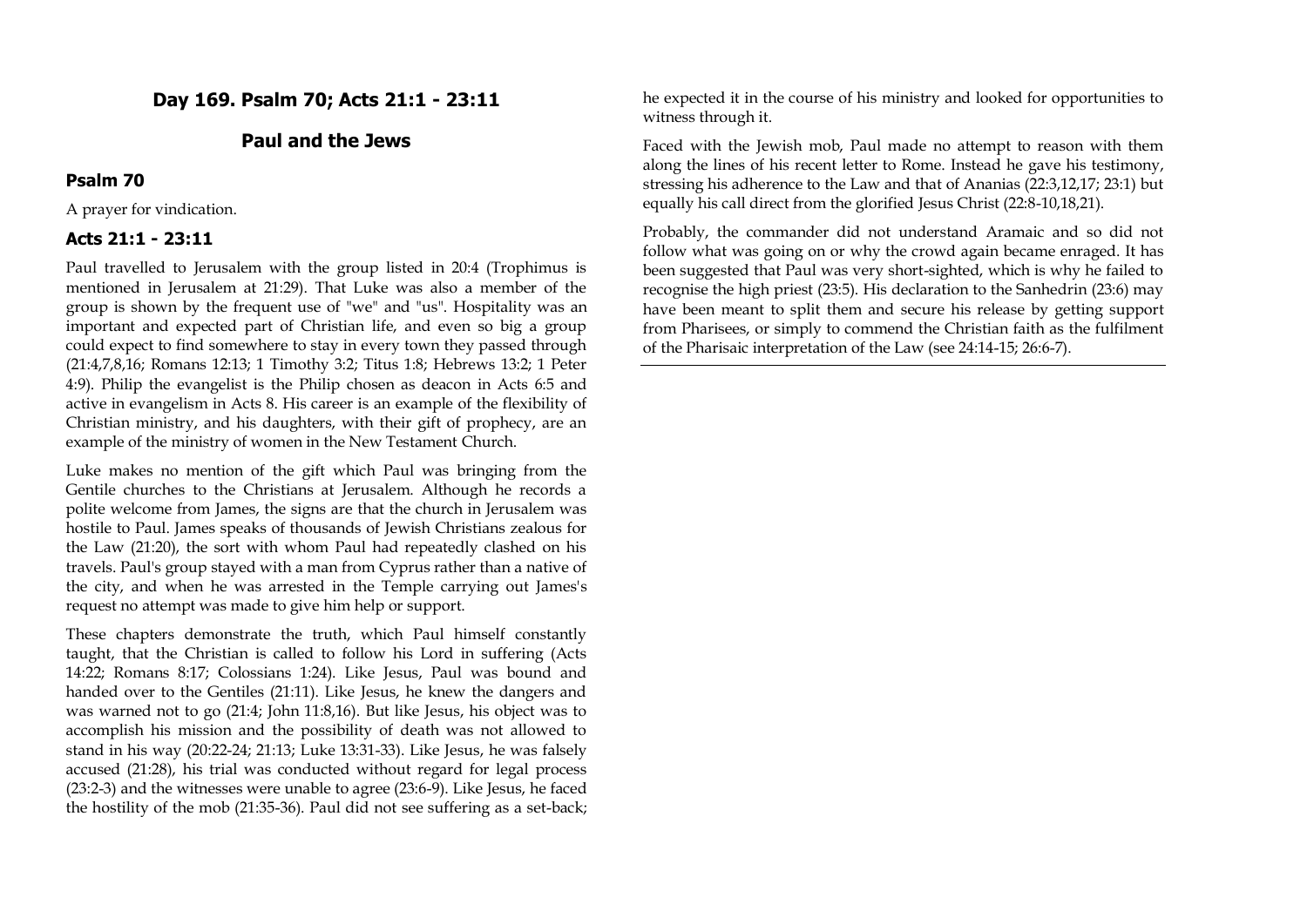# **Day 170. Psalm 125; Acts 23:12 - 26:end**

# **Paul on Trial**

#### **Psalm 125**

A prayer for the Lord's protection.

#### **Acts 23:12 - 26:end**

The assurance of 23:11 that Paul would testify to Jesus in Rome was followed by a wait of over two years (24:27). After years of constant activity, not only travelling and preaching but working for a living, Paul had to adjust to confinement. After years of physical danger, he was now under Roman protection. The change in circumstances must have been difficult to cope with, but in his later letters Paul was able to say with confidence that he had learned to do just that by trust in God (Philippians 1:12-18; 4:11-13; 2 Timothy 2:9-10). By the time he appealed to Caesar, Paul had learned to see his imprisonment as something God could use to bring about his purposes.

The style of the speeches as Luke reports them, beginning with elaborate compliments, are typical of speeches before Roman tribunals. It is evident too that the various authorities had very different attitudes to the dispute and to Paul. Felix was knowledgeable and sympathetic, but weak enough to hope for a bribe or to wish to curry favour with the Jews. Festus also wanted to start his governorship with a gesture to get the Jews on his side, but he appears more cynical as well as being entirely ignorant of religious matters. Agrippa was knowledgeable and sympathetic and less beholden to Jewish opinion.

Why did Paul appeal to Caesar? He had been waiting in prison in Caesarea for two fruitless years and now a new governor was appointed who was evidently unsympathetic. Perhaps the appeal was made to avoid the dangers of having to stand trial in Jerusalem, which in Jesus' case had led to his death, and to ensure that he would be sent to Rome, even if as a prisoner. Justice decreed that Paul should be freed (26:32), but that was not what would have happened if Festus and the Jews had had their way (25:9). Throughout his imprisonment, Paul used every opportunity to preach the gospel, stressing in particular the continuity between the hopes of the Pharisees (for the coming of Messiah and the resurrection) and Christian faith. The reason for the opposition of the Jews was his insistence that the Gentiles may also belong to God's people through faith in Jesus.